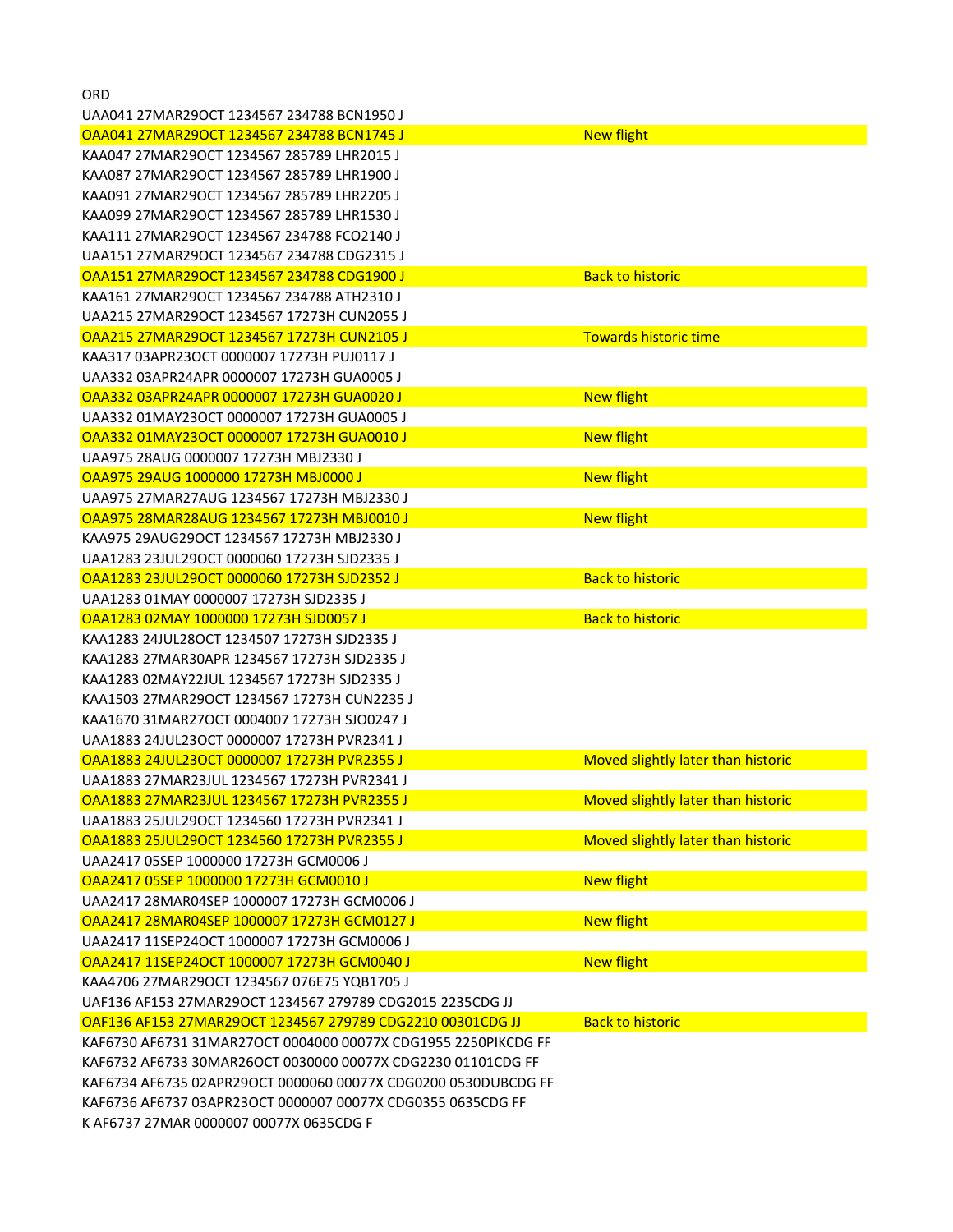KAF6738 AF6739 29MAR25OCT 0200000 00077X CDG2135 00151PIKCDG FF KAF6740 AF6741 28MAR24OCT 1000000 00077X CDG0255 0535CDG FF KAI107 AI110 30MAR29OCT 0030060 23877L HYD0005 0330HYD JJ KAI109 AI108 28MAR27OCT 1004000 23877L DEL0005 0330HYD JJ KAI127 AI126 27MAR29OCT 1234567 34277W DEL1225 1700DEL JJ KAM652 AM653 27MAR02APR 1234567 160738 GDL1814 1950GDL JJ KAM652 AM653 03APR29OCT 1234567 160738 GDL1714 1850GDL JJ KAM682 AM683 27MAR03APR 1234567 160738 MEX0505 0625MEX JJ KAM682 AM683 04APR29OCT 1234567 160738 MEX0405 0525MEX JJ KAM686 AM687 27MAR02APR 1234567 160738 MEX1935 2055MEX JJ KAM686 AM687 03APR29OCT 1234567 160738 MEX1835 1955MEX JJ KAM688 AM689 01MAY29AUG 1000567 160738 MEX1035 1201MEX JJ UAY009 AY010 27MAR29OCT 1234567 297359 HEL1920 2135HEL JJ OAY009 AY010 27MAR29OCT 1234567 297359 HEL2020 2235HEL JJ Back to historic KAZ628 27MAR29OCT 1234567 262332 FCO1820 J K AZ629 27MAR29OCT 1234567 262332 2010FCO J KBA295 BA294 27MAR29OCT 0234567 331351 LHR1810 2205LHR JJ KBA295 BA294 28MAR24OCT 1000000 331351 LHR1815 2205LHR JJ K BA296 27MAR 0000007 29777W 0215LHR J KBA297 29OCT 0000060 29777W LHR2305 J KBA297 BA296 27MAR28OCT 1234567 29777W LHR2305 02151LHR JJ KBR056 BR055 27MAR 0000007 33377W TPE0145 0520TPE JJ KBR056 BR055 28MAR01MAY 1234567 35377W TPE0145 0530TPE JJ KBR056 BR055 02MAY01JUL 1234567 35377W TPE0200 0530TPE JJ KBR056 BR055 02JUL01SEP 1234567 35377W TPE0210 0530TPE JJ KBR056 BR055 02SEP29OCT 1234567 35377W TPE0145 0530TPE JJ KBR634 BR633 27MAR28OCT 0000507 00077X TPE1320 1540TPE FF KBR642 BR641 27MAR23OCT 0000007 00077X TPE0250 0410TPE FF KBR642 BR641 28MAR25OCT 1200000 00077X TPE1350 1610TPE FF KBR654 BR653 31MAR29OCT 0004060 00077X TPE1450 1610TPE FF KBR660 BR653 28MAR24OCT 1000000 00077X TPEANC1510 1730TPE FF KBR662 BR633 30MAR26OCT 0030000 00077X TPEANC1510 1730TPE FF UBR1056 BR1055 27MAR29OCT 1234567 00077W TPE1955 00251TPS FF Unable KCC366 CC386 27MAR23OCT 0000007 00074Y FRA0005 0400FRA HH KCM228 28MAR29OCT 1030060 16073H PTY1753 J K CM229 28MAR29OCT 1030060 16073H 1950PTY J KCM235 27MAR29OCT 1234567 16073H PTY0505 J K CM236 27MAR29OCT 1234567 16073H 1353PTY J KCX080 31MAR27OCT 0004000 00074N HKGANC2220 F KCX080 27MAR23OCT 0000007 00074N HKGANC0100 F KCX081 29MAR25OCT 0200000 00074N LCK1810 F K CX081 29MAR25OCT 0200000 00074N 2025ANCHKG F K CX081 01APR28OCT 0000500 00074N 0035ANCHKG F K CX081 27MAR23OCT 0000007 00074N 0315ANCHKG F KCX090 31MAR27OCT 0004000 00074N HKGANC0610 F K CX091 31MAR27OCT 0004000 00074N 0825ANCHKG F K CX093 28MAR24OCT 1000000 00074N 1535ANCHKG F KCX099 28MAR24OCT 1000000 00074N JFK2225 F K CX099 29MAR25OCT 0200000 00074N 0040ANCHKG F KCX806 27MAR29OCT 1234567 334351 HKG1840 J K CX807 27MAR29OCT 1234567 334351 2020HKG J KCX2088 28MAR24OCT 1000000 00074N HKGANC0510 F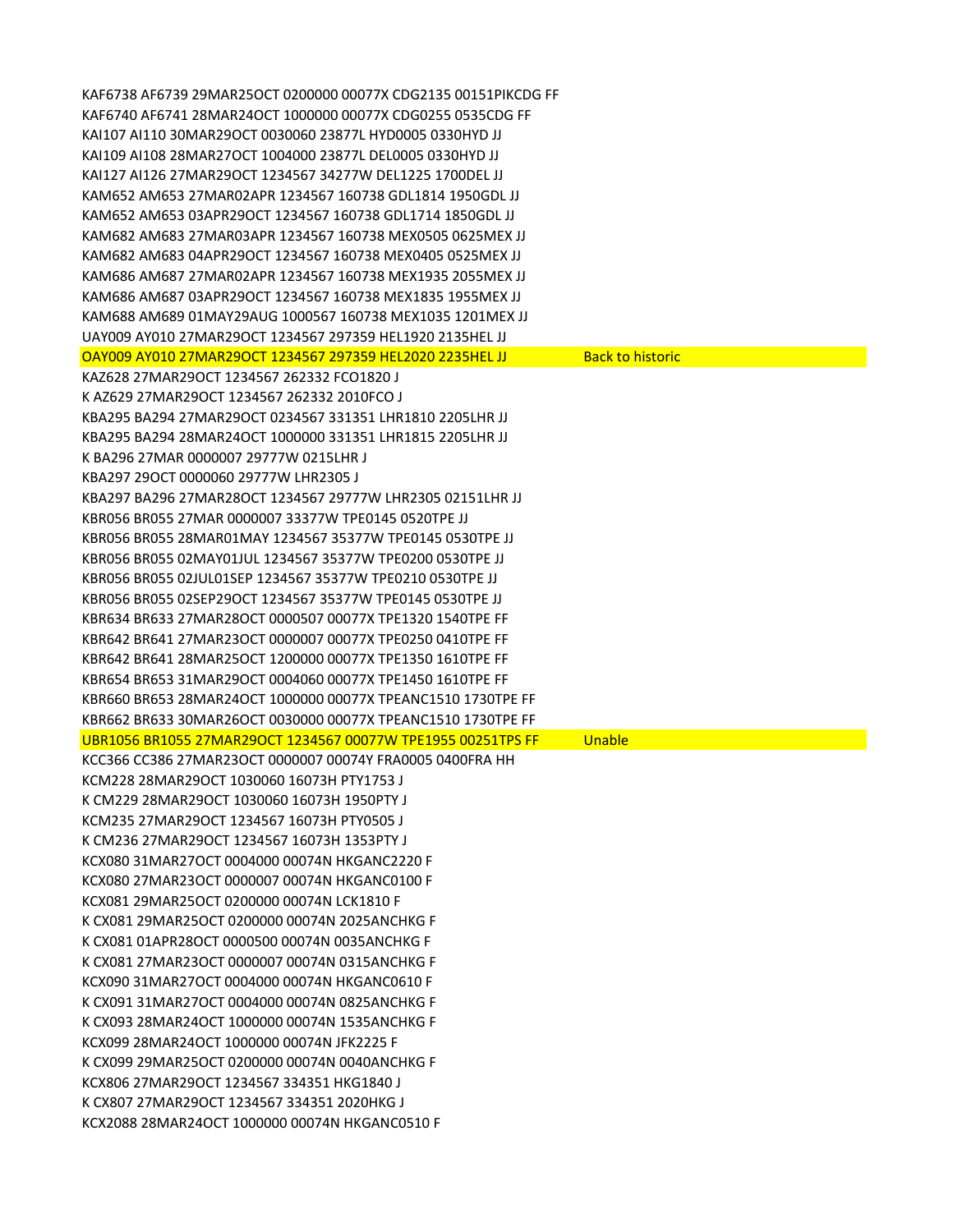| KCX2092 28MAR24OCT 1000000 00074N HKGANC1320 F               |                           |
|--------------------------------------------------------------|---------------------------|
| KCX2094 01APR28OCT 0000500 00074N HKGANC1840 F               |                           |
| K CX2095 01APR28OCT 0000500 00074N 2055ANCHKG F              |                           |
| K CX2099 28MAR24OCT 1000000 00074N 0725ANCHKG F              |                           |
| KCX3184 29MAR25OCT 0200000 00074N HKGANC1335 F               |                           |
| K CX3185 29MAR25OCT 0200000 00074N 1550ANCHKG F              |                           |
| K CX3287 30MAR26OCT 0030000 00074N 1535ANCHKG F              |                           |
| KCX3288 30MAR26OCT 0030000 00074N HKGANC1320 F               |                           |
| KCX3293 02APR29OCT 0000060 00074N LCK0145 F                  |                           |
| K CX3293 02APR29OCT 0000060 00074N 0400ANCHKG F              |                           |
| KEI123 EI122 27MAR28OCT 1234567 317333 DUB1900 2050DUB JJ    |                           |
| KEI123 EI122 29OCT 0000060 317333 DUB1900 2150DUB JJ         |                           |
| UEI125 EI124 02APR29OCT 0000060 313333 DUB2340 01301DUB JJ   |                           |
| OEI125 EI124 02APR29OCT 0000060 313333 DUB2345 01301DUB JJ   | Offer on change requested |
| UEI125 EI124 27MAR28OCT 1234507 313333 DUB2340 01301DUB JJ   |                           |
| OEI125 EI124 27MAR28OCT 1234507 313333 DUB2345 01301DUB JJ   | Offer on change requested |
| KEK235 EK236 27MAR28OCT 1234567 35677W DXB2045 01451DXB JJ   |                           |
| KEK235 29OCT 0000060 35677W DXB2045 J                        |                           |
| KET574 ET575 27MAR29OCT 1234567 315789 ADDDUB1300 1515ADD JJ |                           |
| K EY150 28MAR29OCT 1234567 37077W 0220AUH J                  |                           |
| UEY151 27MAR29OCT 1234567 37077W AUH2020 J                   |                           |
| <b>OEY151 27MAR29OCT 1234567 37077W AUH2120 J</b>            | <b>Back to historic</b>   |
| KEY901 29MAR25OCT 0200000 00077X AUHFRA0015 F                |                           |
| KEY901 01APR28OCT 0000500 00077X AUHFRA0300 F                |                           |
| K EY902 29MAR25OCT 0200000 00077X 0245FRAAUH F               |                           |
| K EY902 01APR28OCT 0000500 00077X 0530FRAAUH F               |                           |
| KF89102 17MAY29OCT 0204060 1897M8 QMX1240 J                  |                           |
| K F89103 17MAY29OCT 0204060 1897M8 1335QMX J                 |                           |
| K F9044 27APR29OCT 1234567 186320 1259CUN J                  |                           |
| K F9044 27MAR26APR 1234567 230321 1220CUN J                  |                           |
| UF9045 27APR26OCT 0030000 186320 CUN2029 J                   |                           |
| OF9045 27APR26OCT 0030000 186320 CUN2100 J                   | Offer                     |
| KF9045 28APR27OCT 0204007 186320 CUN2113 J                   |                           |
| KF9045 27MAR26APR 1234567 230321 CUN2106 J                   |                           |
| UF9045 29OCT 0000060 186320 CUN2029 J                        |                           |
| OF9045 29OCT 0000060 186320 CUN2125 J                        | <b>Offer</b>              |
| UF9045 29APR28OCT 1000560 186320 CUN2029 J                   |                           |
| OF9045 29APR28OCT 1000560 186320 CUN2105 J                   | <b>Offer</b>              |
| K F9080 28MAR29OCT 1030560 186320 1221PUJ J                  |                           |
| K F9080 27MAR26APR 0204007 186320 1150PUJ J                  |                           |
| K F9080 28APR27OCT 0204007 186320 1221PUJ J                  |                           |
| KF9081 28MAR27APR 1030500 186320 PUJ0250 J                   |                           |
| KF9081 29APR28OCT 1030500 186320 PUJ0237 J                   |                           |
| UF9081 29MAR26APR 0204067 186320 PUJ0153 J                   |                           |
| OF9081 29MAR26APR 0204067 186320 PUJ0155 J                   | <b>Offer</b>              |
| KF9081 28APR29OCT 0204067 186320 PUJ0215 J                   |                           |
| K F9128 28APR29OCT 1234567 186320 0430SJU J                  |                           |
| K F9128 28MAR25APR 1000000 186320 0400SJU J                  |                           |
| K F9128 27MAR26APR 0204067 186320 0414SJU J                  |                           |
| K F9128 30MAR27APR 0030500 186320 0355SJU J                  |                           |
| KF9129 27MAR26APR 1234567 186320 SJU1626 J                   |                           |
| KF9129 27APR29OCT 1234567 186320 SJU1711 J                   |                           |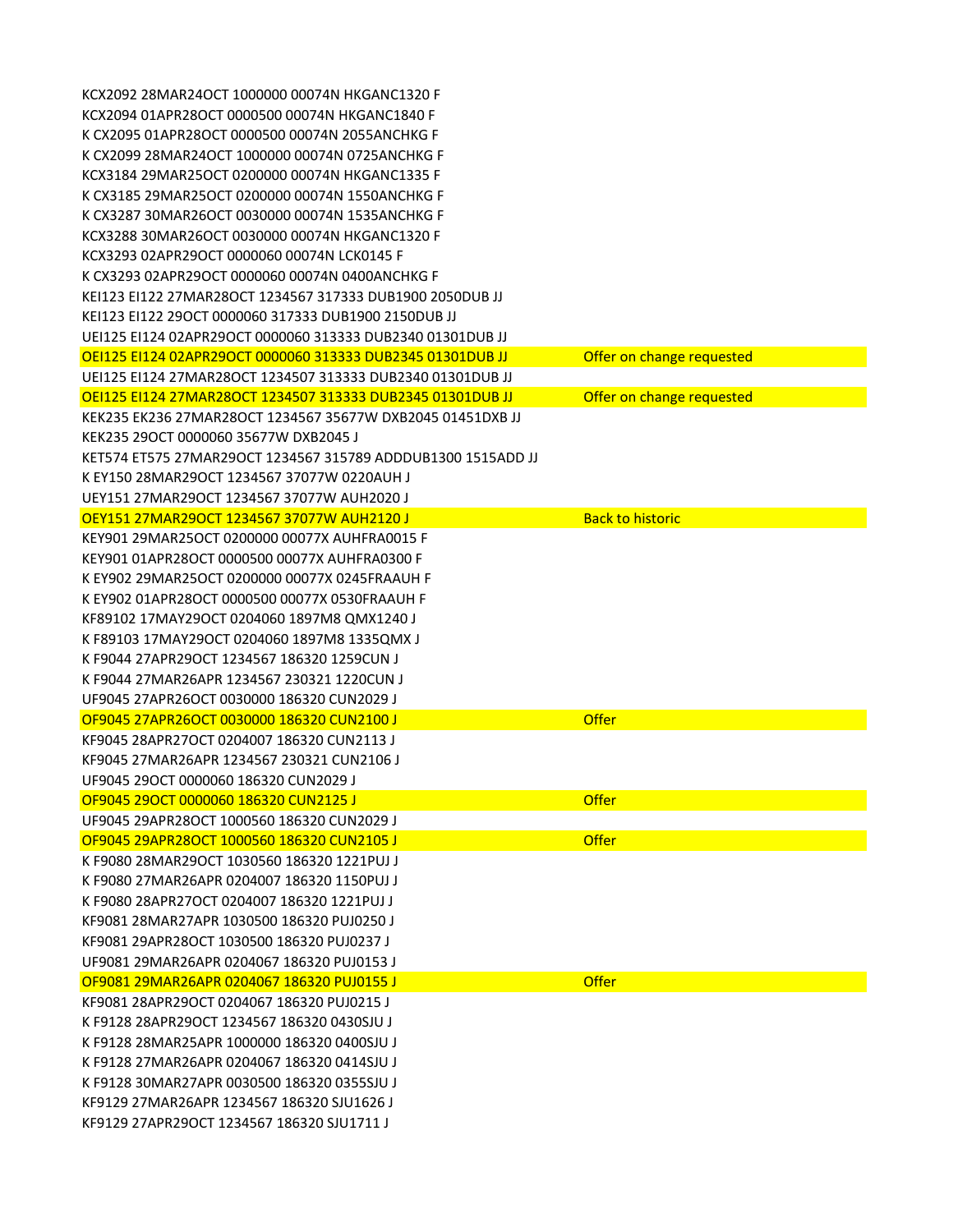| KF9410 28APR29OCT 1234567 186320 DEN0342 J   |              |
|----------------------------------------------|--------------|
| KF9410 28MAR25APR 1000000 186320 DEN2337 J   |              |
| KF9410 30MAR27APR 0030500 186320 DEN0003 J   |              |
| KF9410Z 30MAR20APR 0030000 186320 DEN2359 J  |              |
| KF9410Z 01APR22APR 0000500 186320 DEN1722 J  |              |
| KF9410 27MAR24APR 0000007 186320 DEN1643 J   |              |
| UF9410 02APR23APR 0000060 230321 DEN2316 J   |              |
| OF9410 02APR23APR 0000060 230321 DEN2352 J   | <b>Offer</b> |
| K F9411 27APR29OCT 1234567 186320 1325DEN J  |              |
| K F9411 29MAR26APR 0204000 186320 1750DEN J  |              |
| K F9411Z 29MAR26APR 0200000 186320 0027DEN J |              |
| K F9411 30MAR20APR 0030000 186320 1747DEN J  |              |
| K F9411 01APR22APR 0000500 186320 1812DEN J  |              |
| K F9411 27MAR24APR 0000007 186320 1733DEN J  |              |
| U F9413 27MAR24APR 0000007 230321 0018DEN J  |              |
|                                              |              |
| O F9413 27MAR24APR 0000007 230321 0058DEN J  | <b>Offer</b> |
| K F9814 28APR27OCT 0204007 186320 1821TTN J  |              |
| K F9814 30APR29OCT 0000060 186320 2149TTN J  |              |
| UF9815 01MAY23OCT 0000007 186320 TTN2340 J   |              |
| OF9815 02MAY24OCT 1000000 186320 TTN0020 J   | <b>Offer</b> |
| KF9815Z 01MAY23OCT 0000007 186320 TTN0310 J  |              |
| UF9815 28APR27OCT 0204000 186320 TTN2340 J   |              |
| OF9815 29APR28OCT 0030500 186320 TTN0010 J   | <b>Offer</b> |
| KF91154 28APR29OCT 1234567 186320 MCO0449 J  |              |
| KF91154 27MAR26APR 1234567 230321 MCO0510 J  |              |
| K F91155 27APR29OCT 1230567 186320 1125MCO J |              |
| K F91155 28APR27OCT 0004000 186320 1135MCO J |              |
| K F91155 27MAR26APR 1234067 230321 1112MCO J |              |
| K F91155 01APR22APR 0000500 230321 1125MCO J |              |
| KF91394 30APR29OCT 0200060 186320 DFW0111 J  |              |
| UF91394 01MAY23OCT 0000007 186320 DFW0109 J  |              |
| OF91394 01MAY23OCT 0000007 186320 DFW0140 J  | <b>Offer</b> |
| K F91395 29APR28OCT 1000500 186320 1859DFW J |              |
| K F91395 30APR29OCT 0000060 186320 1857DFW J |              |
| KF91418 27APR29OCT 1234567 186320 LAS1128 J  |              |
| KF91418 27MAR26APR 0204007 186320 LAS1027 J  |              |
| KF91418 02APR23APR 0000060 186320 LAS1031 J  |              |
| KF91418 28MAR25APR 1000000 230321 LAS1036 J  |              |
| KF91418 30MAR22APR 0030500 230321 LAS1021 J  |              |
| K F91419 27APR28OCT 1030500 186320 1320LAS J |              |
| K F91419 28APR29OCT 0204067 186320 1300LAS J |              |
| U F91419 27MAR26APR 0204007 186320 0143LAS J |              |
| O F91419 27MAR26APR 0204007 186320 0210LAS J | <b>Offer</b> |
| K F91419 02APR23APR 0000060 186320 0145LAS J |              |
| K F91419 28MAR25APR 1000000 230321 0145LAS J |              |
| K F91419 30MAR22APR 0030500 230321 0127LAS J |              |
| K F91419Z 27APR 0030000 230321 0127LAS J     |              |
| UF91422 28MAR25APR 1000000 186320 MIA0047 J  |              |
| OF91422 28MAR25APR 1000000 186320 MIA0128 J  | <b>Offer</b> |
| UF91422 03APR24APR 0000007 186320 MIA0053 J  |              |
| OF91422 03APR24APR 0000007 186320 MIA0140 J  | <b>Offer</b> |
|                                              |              |
| UF91422 31MAR21APR 0004000 186320 MIA2236 J  |              |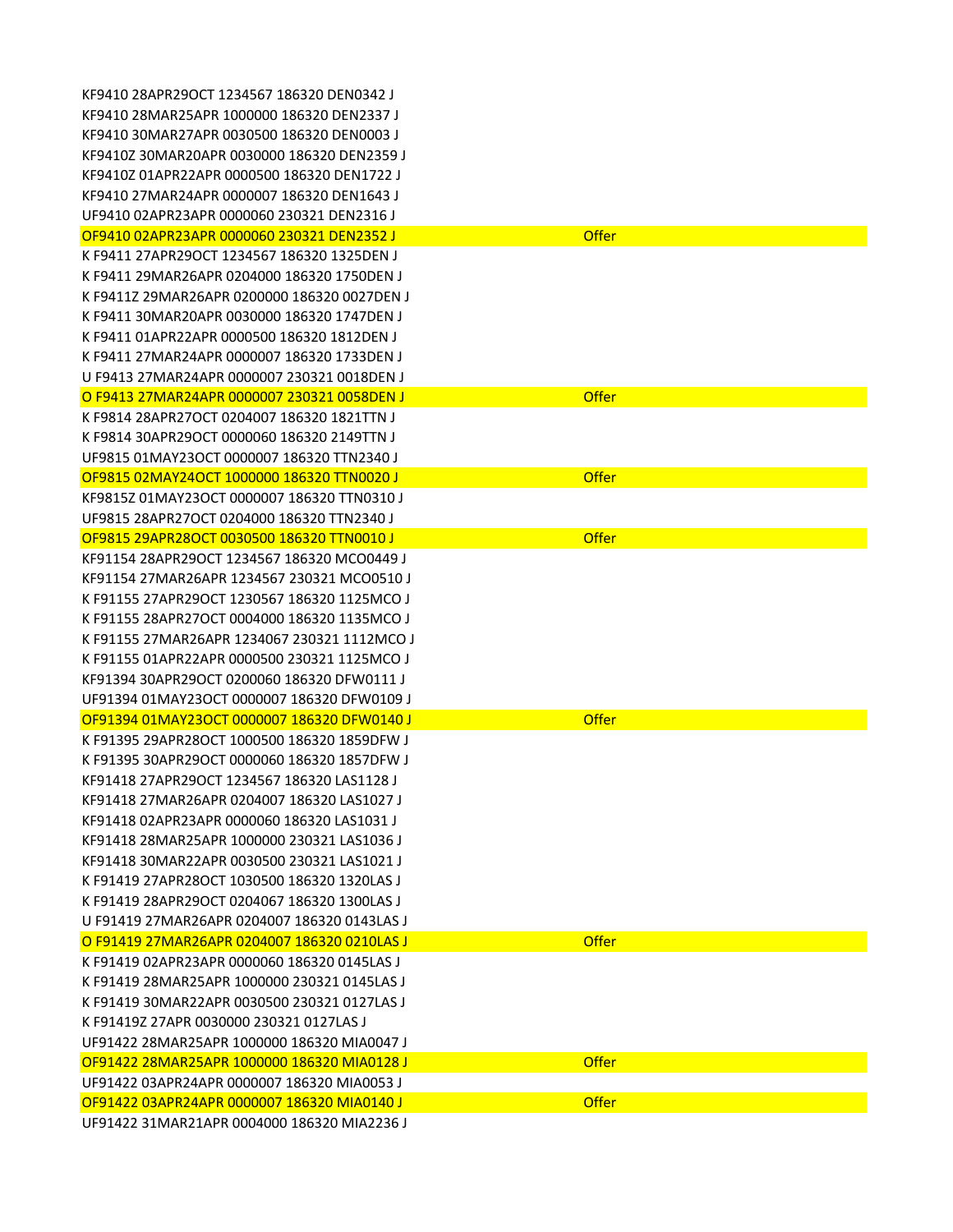| OF91422 01APR22APR 0000500 186320 MIA0000 J                 | <b>Offer</b> |
|-------------------------------------------------------------|--------------|
| KF91422 29MAR26APR 0200060 186320 MIA0053 J                 |              |
| K F91423 27MAR25APR 1000067 186320 1716MIA J                |              |
| K F91423 31MAR21APR 0004000 186320 2327MIA J                |              |
| K F91423Z 01APR22APR 0000500 186320 1716MIA J               |              |
| KF91426 27MAR03APR 1234567 186320 PHX1000 J                 |              |
| KF91426 27APR29OCT 1234567 186320 PHX1110 J                 |              |
| KF91426 04APR10APR 1234507 186320 PHX1000 J                 |              |
| KF91426 09APR23APR 1000060 186320 PHX1000 J                 |              |
| KF91426 12APR26APR 0234507 186320 PHX1000 J                 |              |
| U F91427 27MAR27APR 1234567 186320 0137PHX J                |              |
| O F91427 27MAR27APR 1234567 186320 0215PHX J                | <b>Offer</b> |
| K F91427 28APR29OCT 1234567 186320 0159PHX J                |              |
| KF91438 28MAR27APR 1030500 186320 RSW0251 J                 |              |
| K F91439 27MAR26APR 0204007 186320 1220RSW J                |              |
| UF91446 29MAR26APR 0204067 186320 TPA0047 J                 |              |
| OF91446 29MAR26APR 0204067 186320 TPA0128 J                 | <b>Offer</b> |
| K F91447 28MAR01APR 1000500 186320 1100TPA J                |              |
| K F91447 08APR25APR 1000500 186320 1100TPA J                |              |
| K F91447 30MAR23APR 0030060 186320 1100TPA J                |              |
| KF91490 27APR28OCT 1030500 186320 ONT1149 J                 |              |
| U F91491 29APR28OCT 1030500 186320 0234ONT J                |              |
| O F91491 29APR28OCT 1030500 186320 0240ONT J                | <b>Offer</b> |
| K F91552 27APR29OCT 1030560 186320 2315ATL J                |              |
| KF91553 27APR29OCT 1030560 186320 ATL2214 J                 |              |
| KF96426 27APR 0030000 186320 PHX1000 J                      |              |
| K F97236 28APR27OCT 0004007 186320 1436MIA J                |              |
| KF97237 28APR27OCT 0004007 186320 MIA1346 J                 |              |
| K FI852 27MAR 0000007 18375W 0025KEF J                      |              |
| KFI853 FI852 27MAR28OCT 1234567 18375W KEF2320 00251KEF JJ  |              |
| KFI853 29OCT 0000060 18375W KEF2320 J                       |              |
| KFI855 FI856 30MAR29OCT 0034067 1607M8 KEF0235 0350KEF JJ   |              |
| KFI855 FI856 01APR28OCT 1200500 1607M8 KEF0235 0350KEF JJ   |              |
| K FI856 27MAR 0000007 1607M8 0350KEF J                      |              |
| K FI856 28MAR29MAR 1200000 1607M8 0350KEF J                 |              |
| KIB6275 27MAR29OCT 1234567 348359 MAD1910 J                 |              |
| KJL010 27MAR30APR 1234567 24477W HND1430 J                  |              |
| KJL010 01MAY31AUG 1234567 24477W HND1445 J                  |              |
| KJL010 01SEP29OCT 1234567 24477W HND1430 J                  |              |
| KK4258 27MAR23OCT 0000007 00077X NGO1745 F                  |              |
| K K4258 27MAR23OCT 0000007 00077X 1945CVG F                 |              |
| KKE037 KE038 27MAR31AUG 1234567 36874H ICN1440 1725ICN JJ   |              |
| KKE037 KE038 01SEP29OCT 1234567 36874H ICN1425 1725ICN JJ   |              |
| KKE231 KE232 02APR29OCT 0000060 00077X ANC0505 0730ICN FF   |              |
| KKE233 KE233 29MAR28OCT 0200500 00074N ANC0505 0735SEA FF   |              |
| KKE259 KE260 27MAR23OCT 0000007 00074Y ANC1320 1520ICN FF   |              |
| KKE261 KE261 30MAR26OCT 0030000 00074N ANC0505 0735ATL FF   |              |
| KKE283 KE284 27MAR27OCT 0004007 00074N ANC0530 0730YYZ FF   |              |
| KKE287 KE288 28MAR26OCT 1030000 00077X ANC1330 1530YHZ FF   |              |
| KKE8231 KE8232 28MAR24OCT 1000000 00074Y ANC1655 1855ICN FF |              |
| KKE8235 KE8235 28MAR24OCT 1000000 00077X ANC1630 1820LAX FF |              |
| KKE8287 KE8288 30MAR26OCT 0030000 00077X LAX1540 1740YHZ FF |              |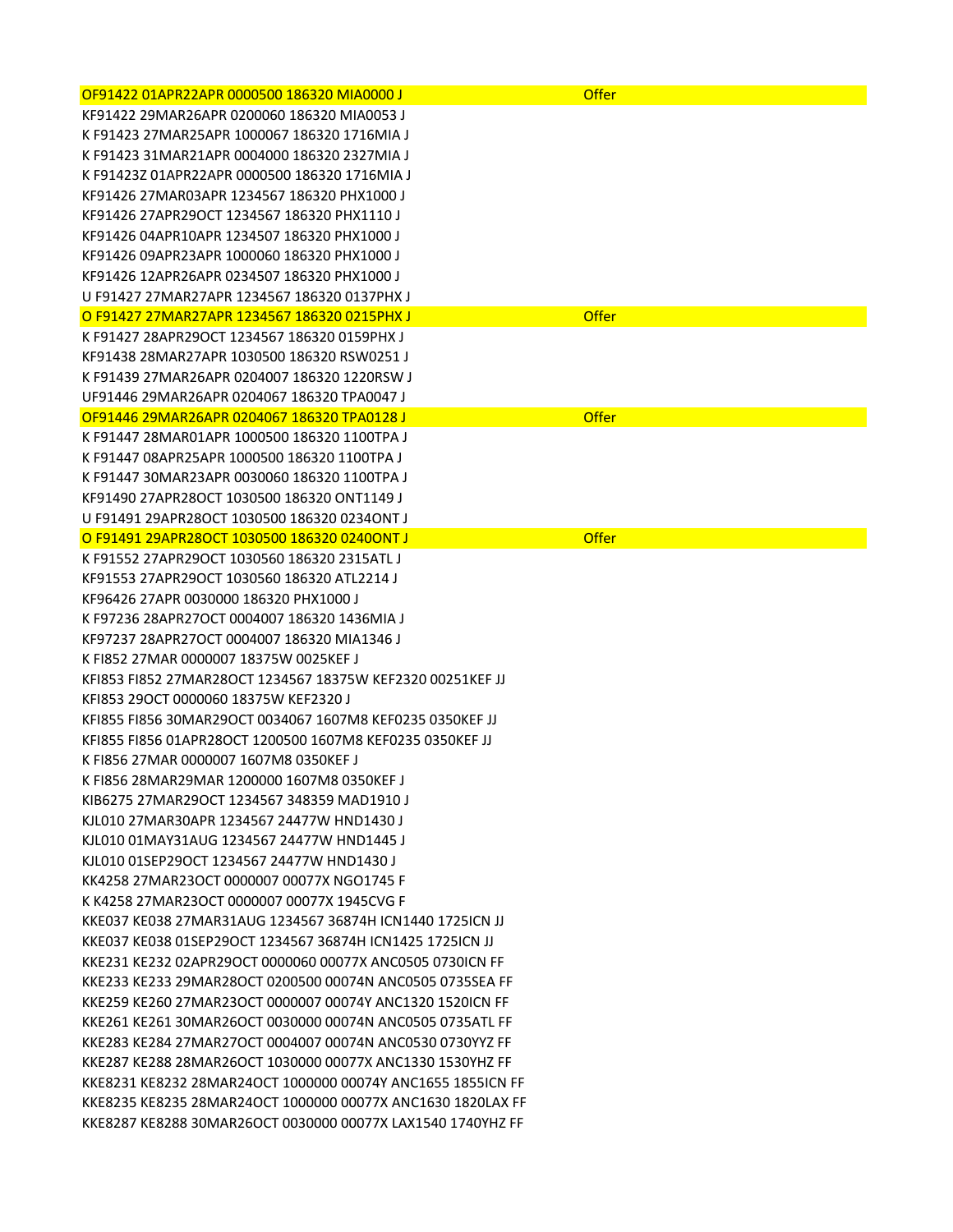| KKG3911 27MAR31MAR 1234507 050ER4 ATY1525 J                  |                               |
|--------------------------------------------------------------|-------------------------------|
| K KG3912 27MAR31MAR 1234507 050ER4 1600ATY J                 |                               |
| KKG3914 27MAR31MAR 1234507 050ER4 ATY1910 J                  |                               |
| K KG3915 27MAR31MAR 1234507 050ER4 1945ATY J                 |                               |
| KKL611 KL612 27MAR30AUG 0200007 294789 AMS1915 2105AMS JJ    |                               |
| KKL611 KL612 28MAR13AUG 1030560 344781 AMS1915 2105AMS JJ    |                               |
| KKL611 KL612 31MAR01SEP 0004000 320772 AMS1915 2105AMS JJ    |                               |
| KKL611 KL612 15AUG29OCT 1030560 318781 AMS1915 2105AMS JJ    |                               |
| KKL611 KL612 04SEP27OCT 0004007 320772 AMS1915 2105AMS JJ    |                               |
| KKL611 KL612 06SEP25OCT 0200000 294789 AMS1915 2105AMS JJ    |                               |
| KL10165 L10166 30MAR26OCT 0030000 338789 ZZF0245 0425ZZF JJ  |                               |
| KL10165 L10166 01APR28OCT 0000500 338789 ZZF0245 0410ZZF JJ  |                               |
| KL10165 L10166 03APR23OCT 0000007 338789 ZZF0315 0635ZZF JJ  |                               |
| UL17165 L17166 29MAR27OCT 0204060 338789 ZZF2235 01551ZZF JJ |                               |
| OL17165 L17166 30MAR28OCT 0030507 338789 ZZF0140 0500ZZF JJ  | <b>New Carrier New flight</b> |
| KL17165 29OCT 0000060 338789 ZZF2235 J                       |                               |
| UL17509 L17510 29MAR29OCT 0204060 338789 ZZF1930 2130ZZF JJ  |                               |
| OL17509 L17510 29MAR29OCT 0204060 338789 ZZF1630 1830ZZF JJ  | <b>New Carrier New flight</b> |
| KLH430 27MAR29OCT 1234567 36474H FRA1800 J                   |                               |
| KLH432 27MAR29OCT 1234567 36474H FRA0030 J                   |                               |
| KLH434 27MAR29OCT 1234567 297346 MUC2310 J                   |                               |
| KLH434A 27MAR 0000007 297346 MUC0025 J                       |                               |
| KLH436 27MAR29OCT 1234567 293359 MUC1655 J                   |                               |
| KLH8188 LH8189 29MAR27OCT 0204000 00077X FRA0145 0415FRA FF  |                               |
| KLH8200 LH8200 31MAR27OCT 0004000 00077X FRA2320 01201DFW FF |                               |
| KLO001 LO002 04JUN24SEP 0000060 294789 WAW2025 2225WAW JJ    |                               |
| KLO001 LO010 02JUN27OCT 0004007 294789 WAW2025 2225KRK JJ    |                               |
| KLO001 LO010 31MAY27SEP 0200000 294789 WAW2025 2225KRK JJ    |                               |
| KLO003 LO004 27MAR29OCT 1234567 294789 WAW0035 0230WAW JJ    |                               |
| KLO009 LO002 03JUN28OCT 1000500 294789 KRK2025 2225WAW JJ    |                               |
| KLO009 LO002 01JUN28SEP 0030000 294789 KRK2025 2225WAW JJ    |                               |
| ULX006 LX007 28MAR29OCT 1234567 223343 ZRH0110 0555ZRH JJ    |                               |
| OLX006 LX007 28MAR29OCT 1234567 223343 ZRH0130 0555ZRH JJ    | Offer on change requested     |
| K LX007 27MAR 0000007 223343 0555ZRH J                       |                               |
| KLX008 29OCT 0000060 223343 ZRH2030 J                        |                               |
| KLX008 LX009 27MAR28OCT 1234567 223343 ZRH2030 00301ZRH JJ   |                               |
| K LX009 27MAR 0000007 223343 0030ZRH J                       |                               |
| KLY023 LY024 27MAR27OCT 0204007 271789 TLV2130 00151TLV JJ   |                               |
| KMP6515 MP6516 28MAR24OCT 1000000 00074Y AMS1400 2220AMS FF  |                               |
| KMU255 27MAR28OCT 0030507 31477W TYNPVG1740 J                |                               |
| K MU256 28MAR28OCT 1030500 31477W 1950PVGTYN J               |                               |
| KMU717 28MAR29OCT 1204060 31477W PVG1740 J                   |                               |
| K MU718 29MAR27OCT 0204067 31477W 1950PVG J                  |                               |
| KMW562 MW863 27JUN28OCT 1234500 074DH4 YKF1150 1335YTZ JJ    |                               |
| KMW562 MW561 25JUN29OCT 0000060 074DH4 YKF1150 1250YKF JJ    |                               |
| KMW564 MW563 26JUN23OCT 0000007 074DH4 YTZ1825 1925YKF JJ    |                               |
| UMW566 MW565 26JUN28OCT 1234507 074DH4 YKF2345 00451YKF JJ   |                               |
| OMW566 MW565 27JUN29OCT 1234560 074DH4 YKF0010 0110YKF JJ    | <b>New Carrier New flight</b> |
| K MW861 28MAR28OCT 1234500 074DH4 1135YTZ J                  |                               |
| K MW861 02APR23APR 0000060 074DH4 1135YTZ J                  |                               |
| KMW862 MW865 28MAR29APR 1234500 074DH4 YTZ1610 1710YTZ JJ    |                               |
| KMW862 MW865 02MAY28OCT 1234500 074DH4 YTZ1445 1545YTZ JJ    |                               |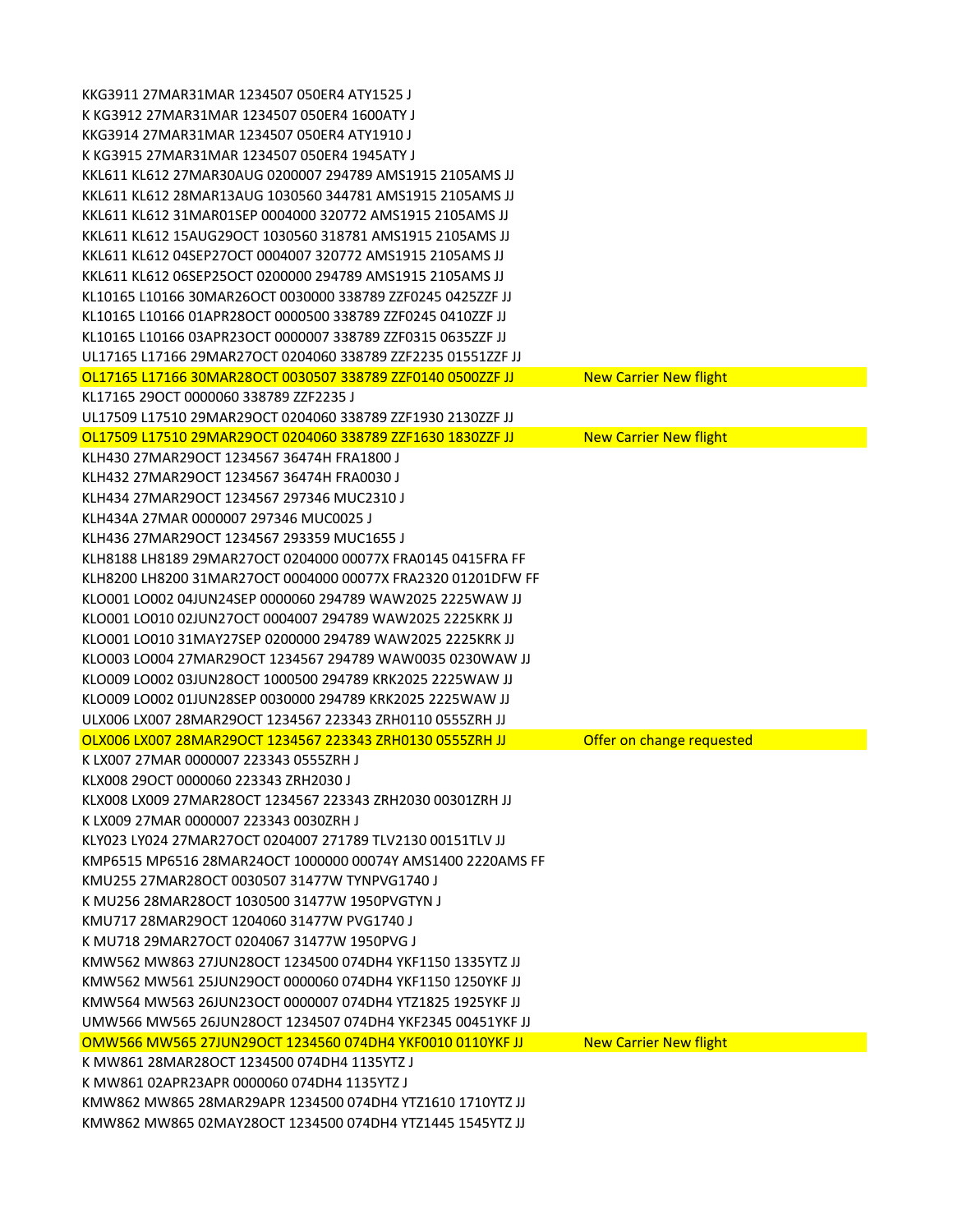| KMW862 30APR29OCT 0000060 074DH4 YTZ1645 J                        |                               |
|-------------------------------------------------------------------|-------------------------------|
| KMW862 02APR23APR 0000060 074DH4 YTZ1645 J                        |                               |
| K MW863 30APR29OCT 0000060 074DH4 1335YTZ J                       |                               |
| K MW863 02APR23APR 0000060 074DH4 1335YTZ J                       |                               |
| UMW864 MW563 27JUN28OCT 1234500 074DH4 YTZ1825 1925YKF JJ         |                               |
| OMW864 MW563 27JUN28OCT 1234500 074DH4 YTZ1820 1920YKF JJ         | <b>New Carrier New flight</b> |
| K MW865 27MAR24APR 0000007 074DH4 1710YTZ J                       |                               |
| K MW865 01MAY23OCT 0000007 074DH4 1545YTZ J                       |                               |
| KMW866 MW867 27MAR29APR 1234507 074DH4 YTZ2150 2250YTZ JJ         |                               |
| UMW866 MW867 01MAY28OCT 1234507 074DH4 YTZ1950 2050YTZ JJ         |                               |
| OMW866 MW867 01MAY28OCT 1234507 074DH4 YTZ2005 2105YTZ JJ         | <b>New Carrier New flight</b> |
| KMW868 01MAY28OCT 1234507 074DH4 YTZ0255 J                        |                               |
| KMW868 27MAR29APR 1234507 074DH4 YTZ0335 J                        |                               |
| KNH012 27MAR29OCT 1234567 21277W NRT1955 J                        |                               |
| KNH112 27MAR29OCT 1234567 21277W HND1340 J                        |                               |
| KNH8402 NH8401 27MAR29OCT 1204067 00077X NRT1800 2030NRT FF       |                               |
| KNH8402 NH8401 01APR28OCT 0000500 00077X NRT1225 1455NRT FF       |                               |
| UNK105 27MAR19APR 1234567 18232A CUN2251 J                        |                               |
| ONK105 27MAR19APR 1234567 18232A CUN1945 J                        | <b>Back to historic</b>       |
| UNK105 20APR24MAY 1234567 22832B CUN2254 J                        |                               |
| ONK105 20APR24MAY 1234567 22832B CUN1945 J                        | <b>Back to historic</b>       |
| UNK105 26MAY07SEP 1234567 22832B CUN2311 J                        |                               |
| ONK105 26MAY07SEP 1234567 22832B CUN1945 J                        | <b>Back to historic</b>       |
| UNK105 08SEP29OCT 1034567 22832B CUN2242 J                        |                               |
| ONK105 08SEP29OCT 1034567 22832B CUN1945 J                        | <b>Back to historic</b>       |
| KNZ026 NZ027 27MAR30MAR 0030007 302789 AKL2150 01351AKL JJ        |                               |
| KNZ026 NZ027 01APR 0000500 302789 AKL2150 02351AKL JJ             |                               |
| UNZ026 NZ027 03APR21SEP 0030507 302789 AKL2250 02351AKL JJ        |                               |
| ONZ026 NZ027 03APR21SEP 0030507 302789 AKL2300 02351AKL JJ        | <b>Back to historic</b>       |
| KNZ026 NZ027 23SEP 0000500 302789 AKL2250 01351AKL JJ             |                               |
| KNZ026 NZ027 25SEP28OCT 0030507 302789 AKL2150 01351AKL JJ        |                               |
| UOS065 OS066 27MAR29OCT 1234567 306772 VIE1820 2120VIE JJ         |                               |
| OOS065 OS066 27MAR29OCT 1234567 306772 VIE1845 2120VIE JJ         | <b>Back to historic</b>       |
| KOS067 29OCT 0000060 306772 VIE2315 J                             |                               |
| UOS067 OS068 27MAR28OCT 1234567 306772 VIE2315 00451VIE JJ        |                               |
| OOS067 OS068 28MAR29OCT 1234567 306772 VIE0150 0320VIE JJ         | <b>New flight</b>             |
| K OS068 27MAR 0000007 306772 0045VIE J                            |                               |
| KQF7521 QF7558 31MAR27OCT 0004000 00074N SYDANC0935 1235DFWSYD FF |                               |
| KQF7550 QF7550 31MAR27OCT 0004000 00074N JFK0525 0825HNLSYD FF    |                               |
| KQF7554 QF7554 28MAR24OCT 1000000 00074N JFK0050 0350HNLSYD FF    |                               |
| KQF7557 QF7552 02APR29OCT 0000060 00074N SYDANC1835 2350LAXSYD FF |                               |
| K QF7586 27MAR23OCT 0000007 00074Y 2230LAXSYD F                   |                               |
| KQR723 29OCT 0000060 41277W DOH1330 J                             |                               |
| KQR723 QR724 27MAR28OCT 1234567 41277W DOH1330 06201DOH JJ        |                               |
| K QR724 27MAR 0000007 41277W 0620DOH J                            |                               |
| UQR725 290CT 0000060 41277W DOH2005 J                             |                               |
| OQR725 29OCT 0000060 41277W DOH1930 J                             | <b>Back to historic</b>       |
| UQR725 QR726 27MAR28OCT 1234567 41277W DOH2005 00451DOH JJ        |                               |
| OQR725 QR726 27MAR28OCT 1234567 41277W DOH1930 00001DOH JJ        | <b>Back to historic</b>       |
| K QR726 27MAR 0000007 41277W 0045DOH J                            |                               |
| KQR8101 QR8102 31MAR28APR 0004000 00077X DOHAMS0305 0515AMSDOH FF |                               |
| KQR8101 QR8102 05MAY26MAY 0004000 00077X DOHAMS0255 0505AMSDOH FF |                               |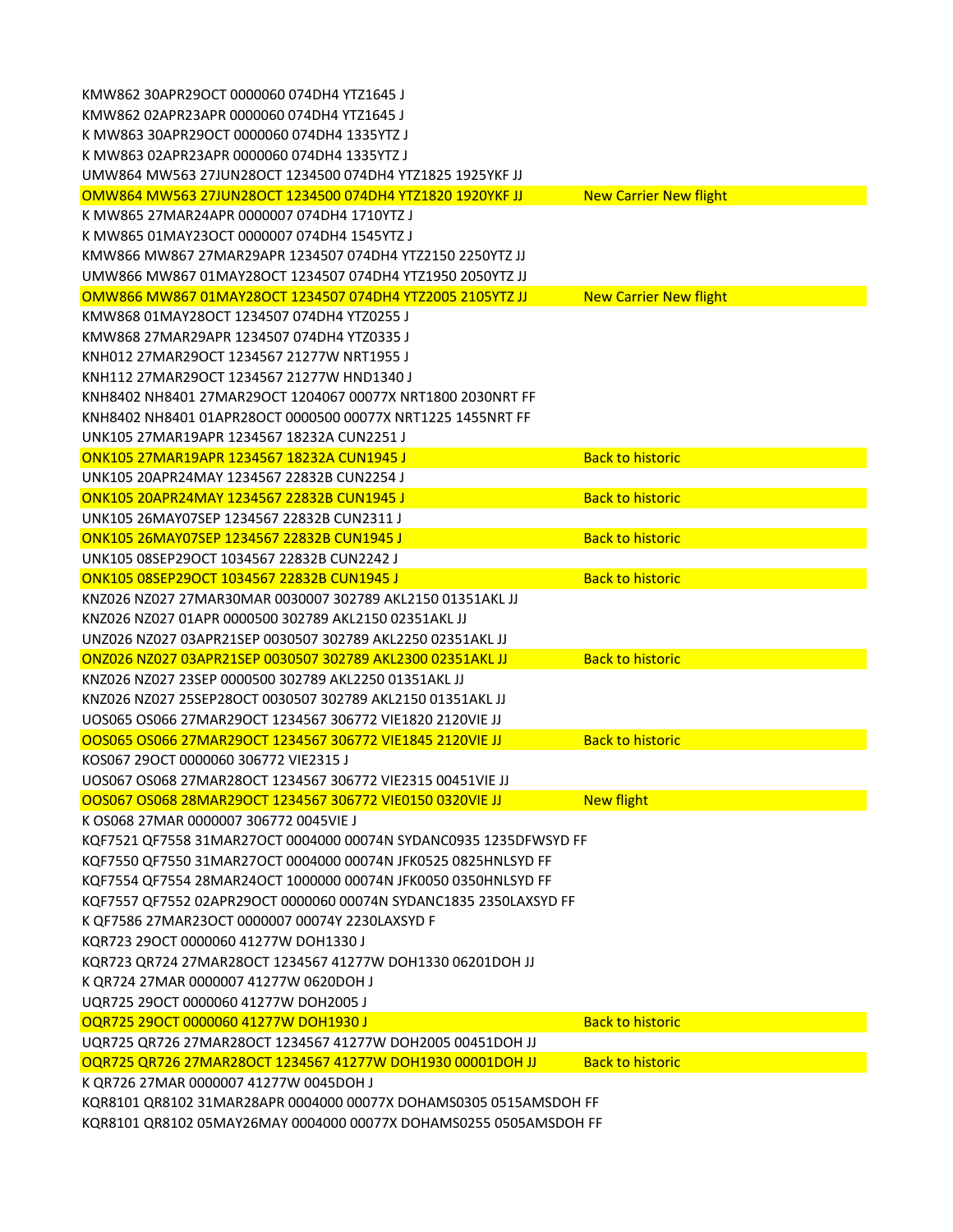| ORJ263 29OCT 0000060 264788 AMM2110 J<br>K RJ264 27MAR 0000007 264788 0120AMM J<br>KRJ265 RJ266 27MAR27OCT 1004067 264788 AMM1135 1805AMM JJ<br>KSK943 SK944 27MAR28OCT 1234567 262333 CPH2245 03051CPH JJ<br>KSK943 29OCT 0000060 262333 CPH2245 J<br>K SK944 27MAR 0000007 262333 0305CPH J<br>KSK945 SK946 27MAR29OCT 1234567 262333 ARN1720 2100ARN JJ<br>KSY261 SY262 19APR26APR 0200500 186738 MSP0002 0105MSP JJ<br>KSY261 SY262 23APR30APR 0000560 186738 MSP0002 0100MSP JJ | Offer on change requested |  |
|--------------------------------------------------------------------------------------------------------------------------------------------------------------------------------------------------------------------------------------------------------------------------------------------------------------------------------------------------------------------------------------------------------------------------------------------------------------------------------------|---------------------------|--|
|                                                                                                                                                                                                                                                                                                                                                                                                                                                                                      |                           |  |
|                                                                                                                                                                                                                                                                                                                                                                                                                                                                                      |                           |  |
|                                                                                                                                                                                                                                                                                                                                                                                                                                                                                      |                           |  |
|                                                                                                                                                                                                                                                                                                                                                                                                                                                                                      |                           |  |
|                                                                                                                                                                                                                                                                                                                                                                                                                                                                                      |                           |  |
|                                                                                                                                                                                                                                                                                                                                                                                                                                                                                      |                           |  |
|                                                                                                                                                                                                                                                                                                                                                                                                                                                                                      |                           |  |
|                                                                                                                                                                                                                                                                                                                                                                                                                                                                                      |                           |  |
|                                                                                                                                                                                                                                                                                                                                                                                                                                                                                      |                           |  |
| URJ263 29OCT 0000060 264788 AMM2050 J                                                                                                                                                                                                                                                                                                                                                                                                                                                |                           |  |
| ORJ263 RJ264 27MAR28OCT 1234567 264788 AMM2110 01201AMM JJ                                                                                                                                                                                                                                                                                                                                                                                                                           | Offer on change requested |  |
| URJ263 RJ264 27MAR28OCT 1234567 264788 AMM2050 01201AMM JJ                                                                                                                                                                                                                                                                                                                                                                                                                           |                           |  |
| KQR8187 QR8188 03AUG26OCT 0030000 00077X DOHJFK0750 0950OSTDOH FF                                                                                                                                                                                                                                                                                                                                                                                                                    |                           |  |
| KQR8187 QR8188 06JUL27JUL 0030000 00077X DOHJFK0740 0950OSTDOH FF                                                                                                                                                                                                                                                                                                                                                                                                                    |                           |  |
| KQR8187 QR8188 04MAY29JUN 0030000 00077X DOHJFK0750 0950OSTDOH FF                                                                                                                                                                                                                                                                                                                                                                                                                    |                           |  |
| KQR8187 QR8188 30MAR27APR 0030000 00077X DOHJFK0740 0950OSTDOH FF                                                                                                                                                                                                                                                                                                                                                                                                                    |                           |  |
| KQR8183 QR8184 27MAR23OCT 0000007 00077X DOHJFK0150 0350OSTDOH FF                                                                                                                                                                                                                                                                                                                                                                                                                    |                           |  |
| KQR8141 QR8142 01OCT29OCT 0000060 00077X DOHATL0145 0355LUXDOH FF                                                                                                                                                                                                                                                                                                                                                                                                                    |                           |  |
| KQR8141 QR8142 03SEP24SEP 0000060 00077X DOHATL0145 0405LUXDOH FF                                                                                                                                                                                                                                                                                                                                                                                                                    |                           |  |
| KQR8141 QR8142 06AUG27AUG 0000060 00077X DOHATL0145 0400LUXDOH FF                                                                                                                                                                                                                                                                                                                                                                                                                    |                           |  |
|                                                                                                                                                                                                                                                                                                                                                                                                                                                                                      |                           |  |
| KQR8141 QR8142 02JUL30JUL 0000060 00077X DOHATL0145 0355LUXDOH FF                                                                                                                                                                                                                                                                                                                                                                                                                    |                           |  |
| KQR8141 QR8142 02APR25JUN 0000060 00077X DOHATL0145 0345LUXDOH FF                                                                                                                                                                                                                                                                                                                                                                                                                    |                           |  |
| KQR8139 QR8140 04SEP23OCT 0000007 00077X DOHLUX1810 2010NGODOH FF                                                                                                                                                                                                                                                                                                                                                                                                                    |                           |  |
| KQR8139 QR8140 07AUG28AUG 0000007 00077X DOHLUX1745 2010NGODOH FF                                                                                                                                                                                                                                                                                                                                                                                                                    |                           |  |
| KQR8139 QR8140 03JUL31JUL 0000007 00077X DOHLUX1755 2010NGODOH FF                                                                                                                                                                                                                                                                                                                                                                                                                    |                           |  |
| KQR8139 QR8140 01MAY26JUN 0000007 00077X DOHLUX1750 2010NGODOH FF                                                                                                                                                                                                                                                                                                                                                                                                                    |                           |  |
| KQR8139 QR8140 27MAR24APR 0000007 00077X DOHLUX1810 2010NGODOH FF                                                                                                                                                                                                                                                                                                                                                                                                                    |                           |  |
| KQR8123 QR8124 28MAR24OCT 1000000 00077X DOHLGG1610 1810LGGDOH FF                                                                                                                                                                                                                                                                                                                                                                                                                    |                           |  |
| KQR8111 QR8112 02OCT23OCT 0000007 00077X DOHMXP2110 2320MXPDOH FF                                                                                                                                                                                                                                                                                                                                                                                                                    |                           |  |
| KQR8111 QR8112 04SEP25SEP 0000007 00077X DOHMXP2130 2330MXPDOH FF                                                                                                                                                                                                                                                                                                                                                                                                                    |                           |  |
| KQR8111 QR8112 03JUL28AUG 0000007 00077X DOHMXP2100 2330MXPDOH FF                                                                                                                                                                                                                                                                                                                                                                                                                    |                           |  |
| KQR8111 QR8112 05JUN26JUN 0000007 00077X DOHMXP2100 2320MXPDOH FF                                                                                                                                                                                                                                                                                                                                                                                                                    |                           |  |
| KQR8111 QR8112 01MAY29MAY 0000007 00077X DOHMXP2100 2310MXPDOH FF                                                                                                                                                                                                                                                                                                                                                                                                                    |                           |  |
| KQR8111 QR8112 27MAR24APR 0000007 00077X DOHMXP2045 2310MXPDOH FF                                                                                                                                                                                                                                                                                                                                                                                                                    |                           |  |
| KQR8111 QR8112 06OCT27OCT 0004000 00077X DOHMXP1950 2200MXPDOH FF                                                                                                                                                                                                                                                                                                                                                                                                                    |                           |  |
| KQR8111 QR8112 01SEP29SEP 0004000 00077X DOHMXP2010 2210MXPDOH FF                                                                                                                                                                                                                                                                                                                                                                                                                    |                           |  |
| KQR8111 QR8112 07JUL25AUG 0004000 00077X DOHMXP1940 2210MXPDOH FF                                                                                                                                                                                                                                                                                                                                                                                                                    |                           |  |
| KQR8111 QR8112 02JUN30JUN 0004000 00077X DOHMXP1940 2200MXPDOH FF                                                                                                                                                                                                                                                                                                                                                                                                                    |                           |  |
| KOR8111 OR8112 05MAY26MAY 0004000 00077X DOHMXP1940 2150MXPDOH FF                                                                                                                                                                                                                                                                                                                                                                                                                    |                           |  |
| KQR8111 QR8112 31MAR28APR 0004000 00077X DOHMXP1925 2150MXPDOH FF                                                                                                                                                                                                                                                                                                                                                                                                                    |                           |  |
| KOR8105 QR8106 06JUL26OCT 0030000 00077X DOHLAX0140 0355BRUDOH FF                                                                                                                                                                                                                                                                                                                                                                                                                    |                           |  |
|                                                                                                                                                                                                                                                                                                                                                                                                                                                                                      |                           |  |
| KQR8105 QR8106 30MAR29JUN 0030000 00077X DOHLAX0140 0340BRUDOH FF                                                                                                                                                                                                                                                                                                                                                                                                                    |                           |  |
| KQR8101 QR8102 04SEP23OCT 0000007 00077X DOHAMS0425 0650AMSDOH FF                                                                                                                                                                                                                                                                                                                                                                                                                    |                           |  |
| KQR8101 QR8102 03JUL28AUG 0000007 00077X DOHAMS0425 0635AMSDOH FF                                                                                                                                                                                                                                                                                                                                                                                                                    |                           |  |
| KQR8101 QR8102 05JUN26JUN 0000007 00077X DOHAMS0425 0625AMSDOH FF                                                                                                                                                                                                                                                                                                                                                                                                                    |                           |  |
| KOR8101 QR8102 08MAY29MAY 0000007 00077X DOHAMS0410 0615AMSDOH FF                                                                                                                                                                                                                                                                                                                                                                                                                    |                           |  |
| KOR8101 QR8102 01MAY 0000007 00077X DOHAMS0420 0615AMSDOH FF                                                                                                                                                                                                                                                                                                                                                                                                                         |                           |  |
| KQR8101 QR8102 27MAR24APR 0000007 00077X DOHAMS0420 0625AMSDOH FF                                                                                                                                                                                                                                                                                                                                                                                                                    |                           |  |
| KQR8101 QR8102 01SEP27OCT 0004000 00077X DOHAMS0310 0540AMSDOH FF                                                                                                                                                                                                                                                                                                                                                                                                                    |                           |  |
| KQR8101 QR8102 07JUL25AUG 0004000 00077X DOHAMS0310 0525AMSDOH FF                                                                                                                                                                                                                                                                                                                                                                                                                    |                           |  |
| KOR8101 QR8102 02JUN30JUN 0004000 00077X DOHAMS0310 0515AMSDOH FF                                                                                                                                                                                                                                                                                                                                                                                                                    |                           |  |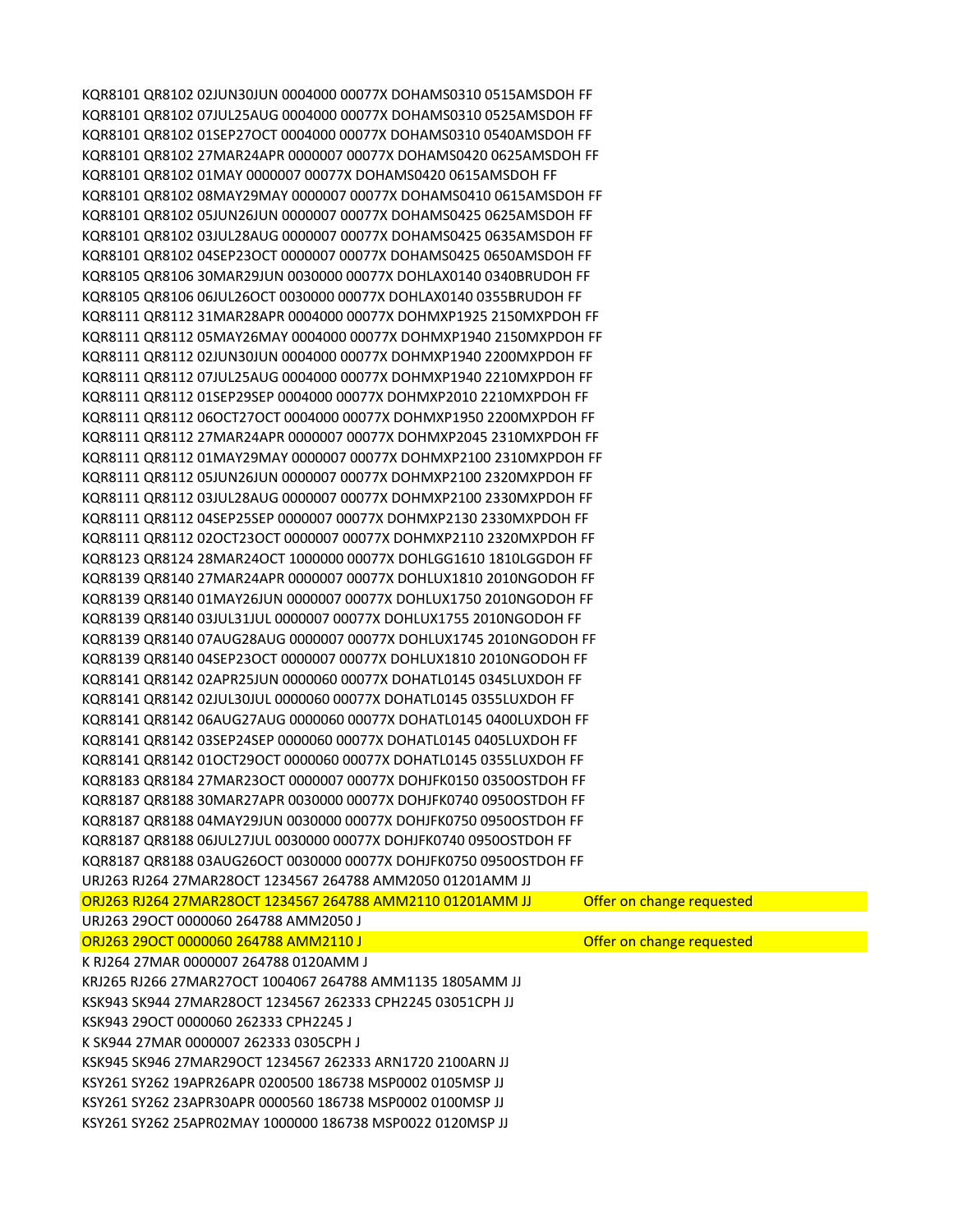| KSY261 SY262 03MAY10MAY 0200060 186738 MSP0002 0100MSP JJ                                               |                           |
|---------------------------------------------------------------------------------------------------------|---------------------------|
| KSY261 SY262 06MAY09MAY 1000500 186738 MSP0022 0120MSP JJ                                               |                           |
| KSY261 SY262 13MAY21MAY 1200560 186738 MSP0022 0120MSP JJ                                               |                           |
| KSY261 SY262 23MAY 1000000 186738 MSP0052 0150MSP JJ                                                    |                           |
| KSY261 SY262 24MAY31MAY 1200060 186738 MSP0022 0120MSP JJ                                               |                           |
| KSY261 SY262 02JUN 0004000 186738 MSP2259 2355MSP JJ                                                    |                           |
| KSY261 SY262 03JUN24JUN 0000500 186738 MSP2134 2230MSP JJ                                               |                           |
| KSY261 SY262 05JUN07JUL 0004007 186738 MSP2304 2355MSP JJ                                               |                           |
| KSY261 SY262 06JUN 1000000 186738 MSP2122 2215MSP JJ                                                    |                           |
| KSY261 SY262 13JUN 1000000 186738 MSP2132 2225MSP JJ                                                    |                           |
| KSY261 SY262 20JUN 1000000 186738 MSP2139 2235MSP JJ                                                    |                           |
| KSY261 SY262 27JUN08JUL 1000500 186738 MSP2139 2235MSP JJ                                               |                           |
| KSY261 SY262 10JUL15JUL 1000507 186738 MSP2304 00001MSP JJ                                              |                           |
| USY261 SY262 18JUL22AUG 1000000 186738 MSP2304 2355MSP JJ                                               |                           |
| OSY261 SY262 18JUL22AUG 1000000 186738 MSP0120 0211MSP JJ                                               | <b>Offer</b>              |
| KSY261 SY262 18JUL 1000000 186738 MSP2304 00001MSP JJ                                                   |                           |
| KSY261 SY262 22JUL29AUG 1000500 186738 MSP2139 2235MSP JJ                                               |                           |
| USY261 SY262 25AUG 0004000 186738 MSP2239 2335MSP JJ                                                    |                           |
| OSY261 SY262 25AUG 0004000 186738 MSP2209 2305MSP JJ                                                    | <b>Offer</b>              |
| KSY261 SY262 28AUG 0000007 186738 MSP2304 2355MSP JJ                                                    |                           |
| USY261 SY262 01SEP 0004000 186738 MSP2241 2335MSP JJ                                                    |                           |
| OSY261 SY262 01SEP 0004000 186738 MSP2209 2303MSP JJ                                                    | <b>Offer</b>              |
| KSY261 SY262 02SEP 0000500 186738 MSP2231 2325MSP JJ                                                    |                           |
| KSY261 SY262 05SEP 1000000 186738 MSP2141 2235MSP JJ                                                    |                           |
| KSY261 SY264 27MAY 0000500 186738 MSP0022 0120MSP JJ                                                    |                           |
| KSY261 SY262 08SEP28OCT 1004507 186738 MSP2137 2235MSP JJ                                               |                           |
|                                                                                                         |                           |
| USY261 SY262 15JUL19AUG 0000500 186738 MSP2304 2355MSP JJ                                               |                           |
| OSY261 SY262 15JUL19AUG 0000500 186738 MSP0020 0111MSP JJ                                               | <b>Offer</b>              |
| USY263 SY264 05SEP 1000000 186738 MSP0006 0100MSP U                                                     |                           |
| OSY263 SY264 05SEP 1000000 186738 MSP0020 0114MSP JJ                                                    | <b>Offer</b>              |
| KTK005 27MAR29OCT 1234567 34977W IST2240 J                                                              |                           |
| U TK006 27MAR29OCT 1234567 34977W 0230IST J                                                             |                           |
| O TK006 27MAR29OCT 1234567 34977W 0240IST J                                                             | <b>Back to historic</b>   |
| KTK185 27MAR26OCT 0030007 300789 IST1450 J                                                              |                           |
| KTK185 28MAR29OCT 1204560 300789 IST1450 J                                                              |                           |
| K TK186 27MAR26OCT 0030007 300789 1630IST J                                                             |                           |
| K TK186 28MAR28OCT 1204560 300789 1630IST J                                                             |                           |
| KTK6275 30MAR26OCT 0030000 00077X ISTJFK1000 F                                                          |                           |
| K TK6276 30MAR26OCT 0030000 00077X 1300IST F                                                            |                           |
| KTK6319 31MAR27OCT 0004000 00074Y ISTATL2330 F                                                          |                           |
| K TK6320 01APR28OCT 0000500 00074Y 0230IST F                                                            |                           |
| KTK6435 28MAR24OCT 1000000 00077X IST0045 F                                                             |                           |
| K TK6435 28MAR24OCT 1000000 00077X 0315MEX F                                                            |                           |
| KTK6551 27MAR23OCT 0000007 00077X IST1950 F                                                             |                           |
| K TK6551 27MAR23OCT 0000007 00077X 2250ATL F                                                            |                           |
| KTK6557 01APR28OCT 0000500 00077X IST1210 F                                                             |                           |
| K TK6557 01APR28OCT 0000500 00077X 1440UIO F                                                            |                           |
| UTP243 TP242 27MAR28OCT 0030507 298339 LIS0105 0250LIS JJ                                               |                           |
| OTP243 TP242 27MAR28OCT 0030507 298339 LIS0120 0305LIS JJ                                               | Offer on change requested |
| UTP243 TP242 28MAR29OCT 1204060 298339 LIS0105 0250LIS JJ                                               |                           |
| OTP243 TP242 28MAR29OCT 1204060 298339 LIS0120 0305LIS JJ<br>KUA012 27MAR06SEP 1234567 16776W ZRH1745 J | Offer on change requested |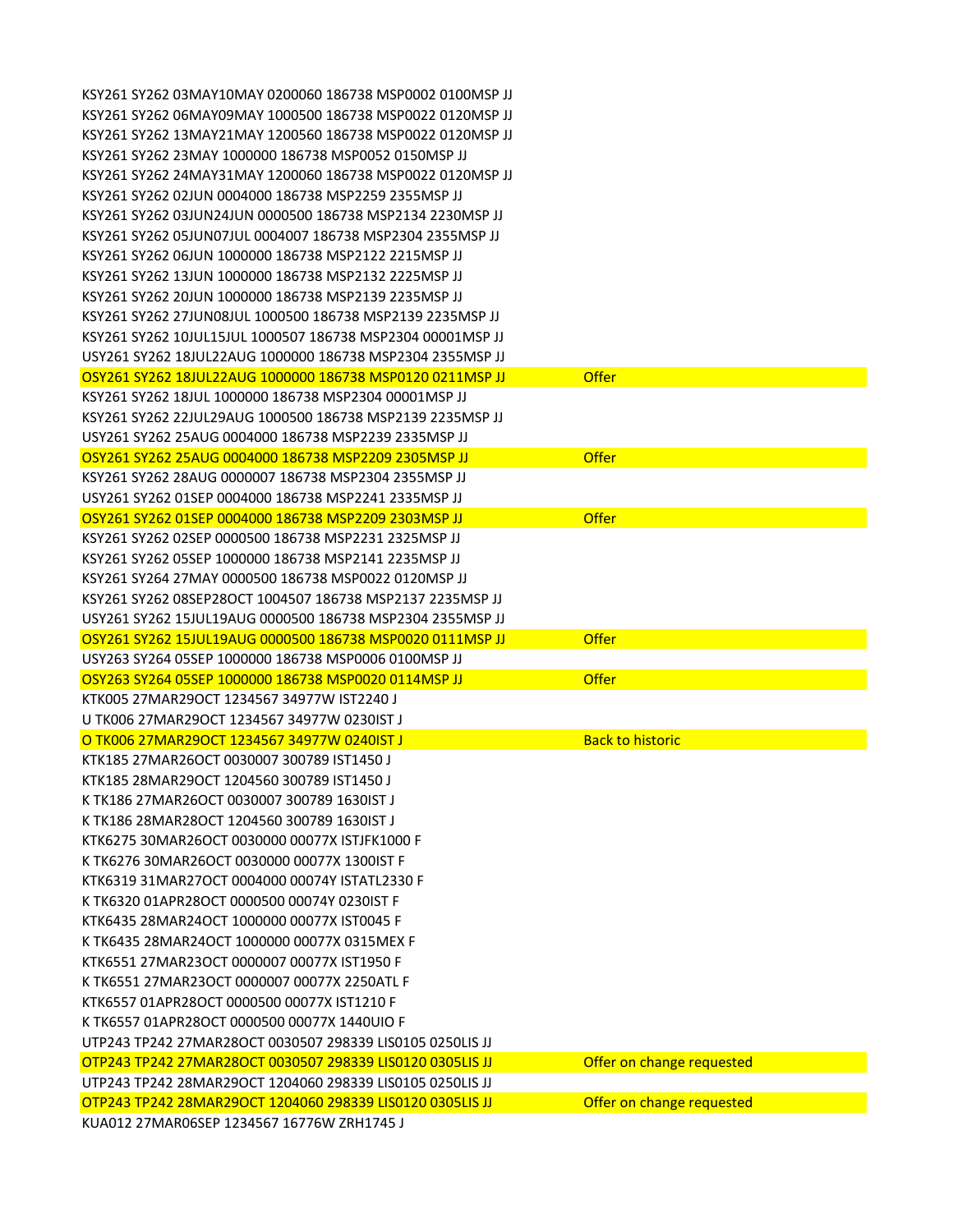KUA012 07SEP29OCT 1234567 16776W ZRH1800 J KUA119 07MAY25MAY 1234567 16975W EDI1855 J KUA119 26MAY06SEP 1234567 16975W EDI1900 J KUA119 07SEP29OCT 1234567 16975W EDI1915 J KUA141 28MAR25MAY 1030060 243788 TLV1030 J KUA141 28MAY05SEP 1030060 243788 TLV1015 J KUA141 07SEP29OCT 1030060 243788 TLV1035 J KUA349 02APR03SEP 0000060 16673H CZM2159 J KUA349 10SEP29OCT 0000060 16673H CZM2158 J UUA415 07MAY30SEP 1234567 243788 XXX2300 J OUA415 08MAY01OCT 1234567 243788 XXX0130 J New flight no origin KUA474 28MAR07SEP 1234567 150320 MEX0030 J KUA474 08SEP29OCT 1234567 150320 MEX0025 J UUA541 02APR30APR 0000060 12673W UVF2315 J OUA541 03APR01MAY 0000007 12673W UVF0000 J TOWATH TOWARDS historic UUA582 03APR01MAY 0000007 128319 ZIH0028 J OUA582 02APR30APR 0000060 128319 ZIH2302 J Back to historic Back to historic KUA713 27MAR24MAY 0200507 257789 DEL1140 J KUA713 27MAY06SEP 0200507 257789 DEL1125 J KUA713 09SEP28OCT 0200507 257789 DEL1135 J KUA766 27MAR02APR 1234567 150320 SJD2307 J UUA766 03APR06SEP 1234567 150320 SJD2312 J OUA766 04APR07SEP 1234567 150320 SJD0045 J Back to historic Back to historic KUA766 09SEP02OCT 0000567 150320 SJD2306 J KUA766 03OCT29OCT 1234567 150320 SJD2306 J UUA799 27MAR07MAY 0000067 17973J GCM2305 J OUA799 27MAR07MAY 0000067 17973J GCM2052 J Back to historic KUA799 14MAY28MAY 0000060 17973J GCM2305 J UUA799 04JUN03SEP 0000060 16673H GCM2305 J OUA799 04JUN03SEP 0000060 16673H GCM2125 J Back to historic Back to historic KUA836 27MAR29OCT 1234567 257789 PVG2050 J KUA844 28MAR07SEP 1234567 318781 GRU1145 J KUA844 08SEP29OCT 1234567 318781 GRU1140 J KUA850 27MAR29OCT 1234567 257789 PEK1640 J KUA882 27MAR25MAY 1234567 318781 HND2030 J KUA882 26MAY29OCT 1234567 318781 HND2020 J KUA906 27MAR06SEP 1234567 318781 FRA2005 J KUA906 07SEP29OCT 1234567 318781 FRA2015 J KUA908 27MAR25MAY 1234567 243788 AMS1755 J KUA908 26MAY06SEP 1234567 243788 AMS1750 J KUA908 07SEP29OCT 1234567 243788 AMS1800 J UUA913 27MAR06SEP 1234567 16975W KEF1715 J OUA913 27MAR06SEP 1234567 16975W KEF1710 J New flight KUA913 07SEP30SEP 1234567 16975W KEF1725 J KUA928 27MAR25MAY 1234567 16776W LHR2115 J KUA928 26MAY06SEP 1234567 16776W LHR2100 J KUA928 07SEP29OCT 1234567 16776W LHR2115 J KUA929 27MAR06SEP 1234567 16776W LHR1620 J KUA929 07SEP29OCT 1234567 16776W LHR1625 J KUA945 27MAR25MAY 1234567 318781 FRA1555 J KUA945 26MAY06SEP 1234567 318781 FRA1540 J KUA945 07SEP29OCT 1234567 318781 FRA1550 J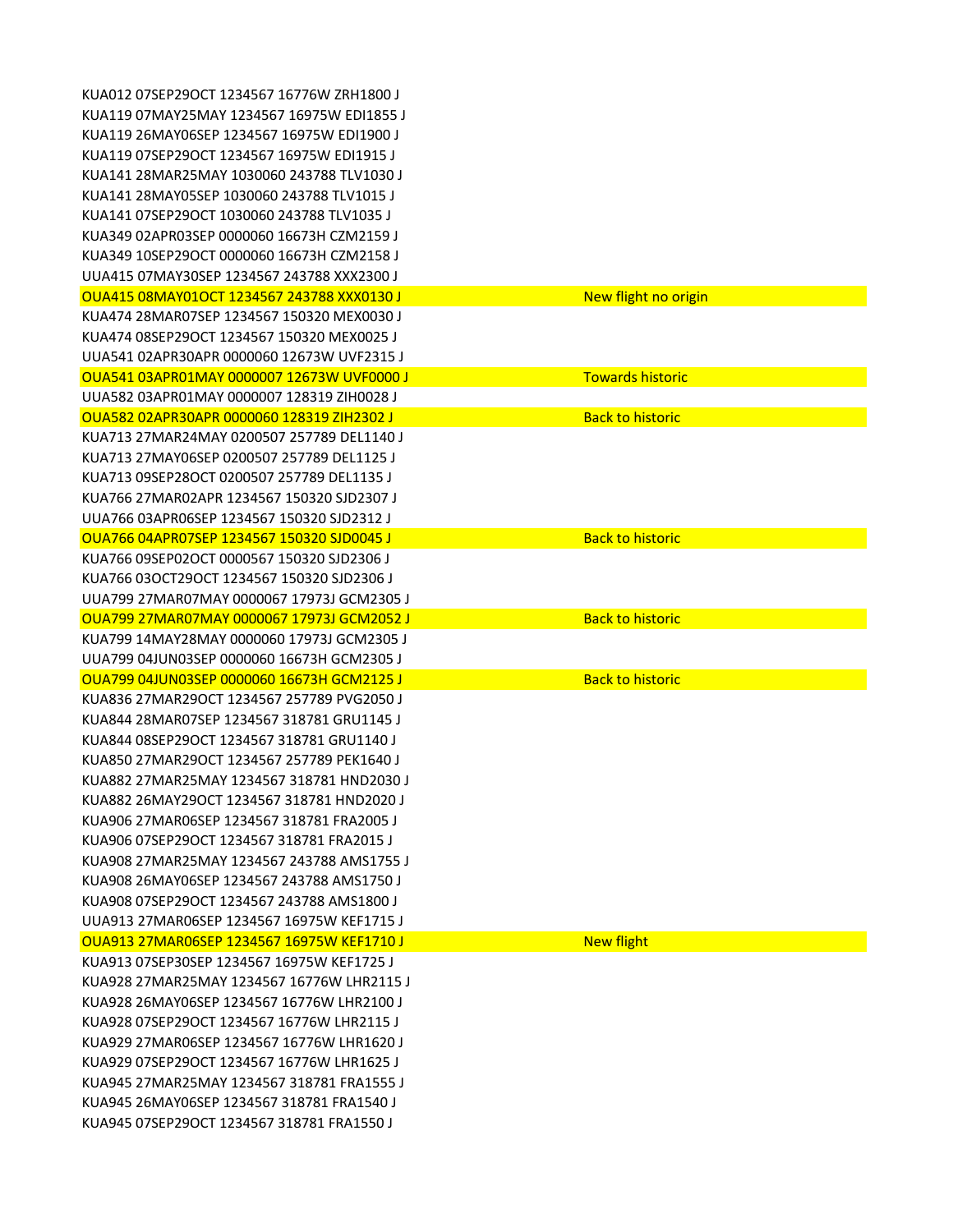KUA952 27MAR25MAY 1234567 318781 MUC1910 J KUA952 26MAY06SEP 1234567 318781 MUC1905 J KUA952 07SEP29OCT 1234567 318781 MUC1915 J KUA959 27MAR25MAY 1234567 16776W LHR2320 J KUA959 26MAY06SEP 1234567 16776W LHR2315 J KUA959 07SEP29OCT 1234567 16776W LHR2330 J KUA971 07MAY25MAY 1234567 243788 FCO1845 J KUA971 26MAY06SEP 1234567 243788 FCO1855 J KUA971 07SEP29OCT 1234567 243788 FCO1900 J KUA973 27MAR25MAY 1234567 318781 BRU1755 J KUA973 26MAY06SEP 1234567 318781 BRU1745 J KUA973 07SEP29OCT 1234567 318781 BRU1800 J KUA986 27MAR25MAY 1234567 257789 CDG1820 J KUA986 26MAY06SEP 1234567 257789 CDG1810 J KUA986 07SEP29OCT 1234567 257789 CDG1825 J KUA1045 27MAR30MAY 1000067 16673H SJO1735 J KUA1150 27MAR 0000007 16673H BZE1724 J UUA1151 03APR04SEP 0000007 16673H BZE0024 J OUA1151 03APR04SEP 0000007 16673H BZE0101 J UUA1160 27MAR01MAY 0000007 16673H MBJ2315 J OUA1160 27MAR01MAY 0000007 16673H MBJ2211 J UUA1160 07MAY10SEP 0000060 16673H MBJ2315 J OUA1160 07MAY10SEP 0000060 16673H MBJ2211 J KUA1160 17SEP24SEP 0000060 16673H MBJ2315 J UUA1160 08MAY04SEP 0000007 16673H MBJ2315 J OUA1160 08MAY04SEP 0000007 16673H MBJ2211 J UUA1160 28MAR05MAY 1234560 16673H MBJ2315 J OUA1160 28MAR05MAY 1234560 16673H MBJ2211 J KUA1196 27MAR06SEP 1234567 17973J CUN2122 J KUA1196 07SEP29OCT 1234567 17973J CUN2110 J KUA1279 27MAR29OCT 1234567 128319 YVR1000 J KUA1423 27MAR01MAY 0000067 17973J CUN2246 J KUA1576 28MAR02MAY 1000067 17973J LIR0045 J KUA1576 08MAY30MAY 1000007 17973J LIR0045 J KUA1576 04JUN20JUN 1000067 17973J LIR0045 J KUA1576 25JUN05SEP 1000067 16673H LIR0045 J KUA1576 11SEP23OCT 0000007 17973J LIR0033 J KUA1579 28MAR06MAY 1234567 150320 PVR0032 J KUA1579 04JUN07SEP 1234567 150320 PVR0032 J KUA1579 11SEP02OCT 0000007 150320 PVR0032 J KUA1579 03OCT24OCT 1000007 150320 PVR0032 J KUA1594 27MAR02APR 1234567 128319 MEX1735 J KUA1594 03APR06SEP 1234567 128319 MEX1730 J KUA1594 07SEP29OCT 1234567 128319 MEX1725 J KUA1655 27MAR05MAY 1234567 17973J CUN2302 J KUA1664 27MAR06SEP 1234567 17973J PUJ2253 J KUA1664 10SEP29OCT 0000060 17973J PUJ2250 J KUA1667 27MAR 0000007 17973J CUN0040 J UUA1667 03APR 0000007 17973J CUN0033 J OUA1667 03APR 0000007 17973J CUN0110 J Single date retime KUA1667 08SEP29OCT 1234567 17973J CUN0028 J KUA1667 28MAR02APR 1234567 17973J CUN0033 J

| <b>New flight</b>       |
|-------------------------|
|                         |
| <b>Back to historic</b> |
|                         |
| <b>Back to historic</b> |
|                         |
|                         |
| <b>Back to historic</b> |
|                         |
| <b>Back to historic</b> |
|                         |
|                         |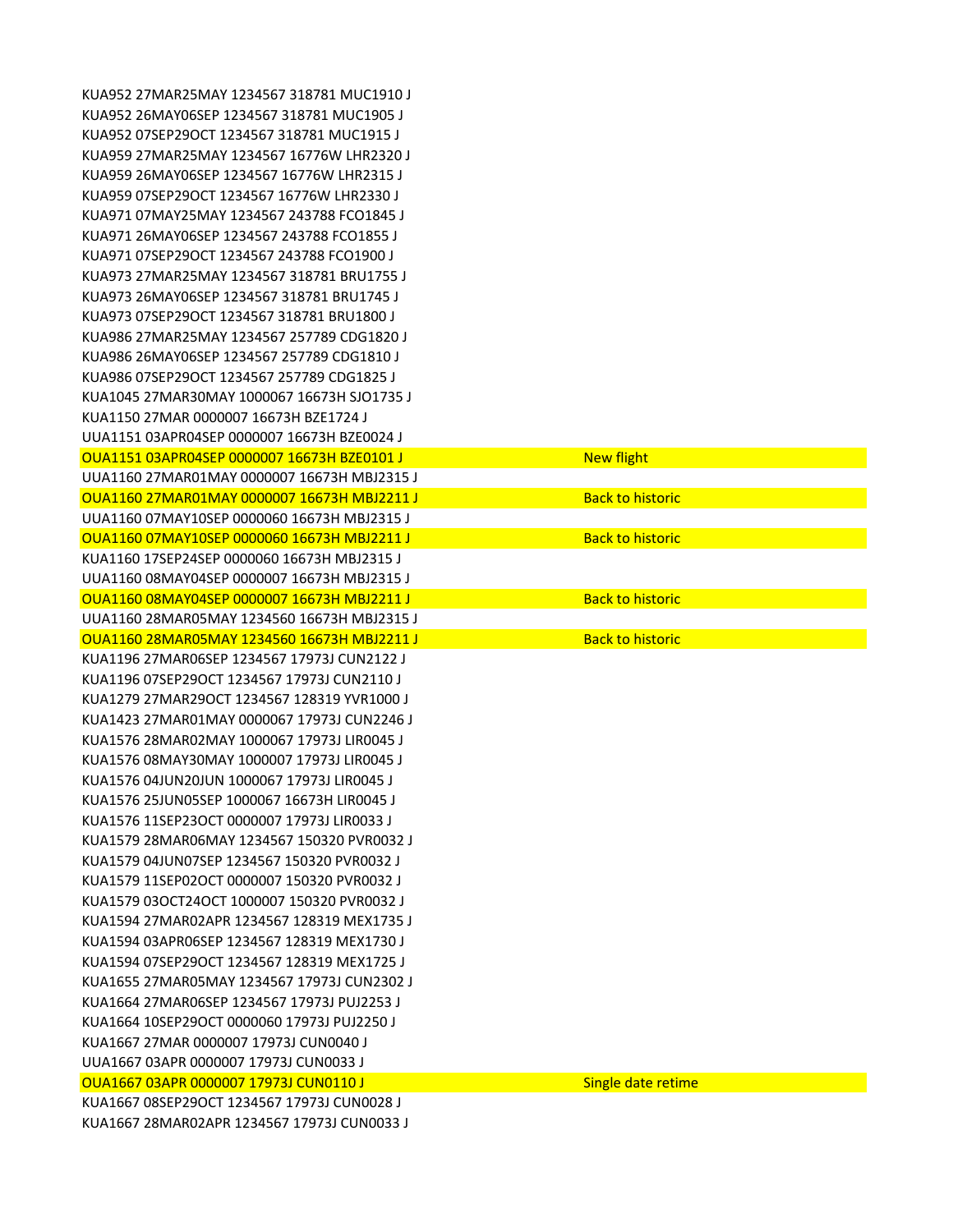| KUA1667 04APR07SEP 1234567 17973J CUN0033 J                 |                               |
|-------------------------------------------------------------|-------------------------------|
| UUA1707 02APR30APR 0000060 12673W SXM2310 J                 |                               |
| OUA1707 03APR01MAY 0000007 12673W SXM0020 J                 | <b>Back to historic</b>       |
| UUA1707 04JUN03SEP 0000060 12673W SXM2310 J                 |                               |
| OUA1707 05JUN04SEP 0000007 12673W SXM0020 J                 | <b>Back to historic</b>       |
| KUA1710 03APR01MAY 0000007 150320 PVR1732 J                 |                               |
| KUA1717 27MAR02JUN 1234567 150320 PVR2302 J                 |                               |
| UUA1863 03APR01MAY 0000007 17973J PUJ0043 J                 |                               |
| OUA1863 02APR30APR 0000060 17973J PUJ2214 J                 | Offer on change requested     |
| UUA1922 27MAR07MAY 0000067 17973J PLS2256 J                 |                               |
| OUA1922 27MAR07MAY 0000067 17973J PLS2311 J                 | <b>Back to historic</b>       |
| KUA1922 14MAY18JUN 0000060 17973J PLS2256 J                 |                               |
| KUA1922 25JUN03SEP 0000060 16673H PLS2256 J                 |                               |
| KUA1923 27MAR 0000007 17973J CUN0045 J                      |                               |
| KUA1952 27MAR 0000007 150320 SJD1737 J                      |                               |
| UUA1952 04JUN04SEP 0000067 16673H SJO2304 J                 |                               |
| OUA1952 05JUN05SEP 1000007 16673H SJO0047 J                 | New flight for this period    |
| KUA1952 10SEP29OCT 0000060 16673H SJO2259 J                 |                               |
| UUA1970 28MAR02MAY 1000007 16673H SJD0031 J                 |                               |
| OUA1970 28MAR02MAY 1000007 16673H SJD0045 J                 | <b>Back to historic</b>       |
| UUA2007 02APR04JUN 0000060 16673H GUA2315 J                 |                               |
| OUA2007 03APR05JUN 0000007 16673H GUA0006 J                 | <b>New flight</b>             |
| UUA2007 08JUN31AUG 0030000 16673H GUA2315 J                 |                               |
| OUA2007 09JUN01SEP 0004000 16673H GUA0000 J                 | <b>New flight</b>             |
| UUA2007 10SEP29OCT 0000060 16673H GUA2315 J                 |                               |
| OUA2007 11SEP30OCT 0000007 16673H GUA0006 J                 | <b>New flight</b>             |
| UUA2007 06JUN05SEP 1000060 16673H GUA2315 J                 |                               |
| OUA2007 07JUN06SEP 0200007 16673H GUA0000 J                 | <b>New flight</b>             |
| KUA4338 27MAR29OCT 1234567 070E70 YQB2013 J                 |                               |
| KUA4341 27MAR29OCT 1234567 070E70 YQB2248 J                 |                               |
| KUA4628 27MAR06SEP 1234567 076E7W BJX2313 J                 |                               |
| KUA4628 07SEP29OCT 1234567 076E7W BJX2315 J                 |                               |
| KUA4790 28MAR03JUN 1234567 076E7W MTY1732 J                 |                               |
| KUA4790 08SEP29OCT 1234567 076E7W MTY1726 J                 |                               |
| UUA5387 27MAR06SEP 1234567 076E7W MTY2257 J                 |                               |
| OUA5387 27MAR06SEP 1234567 076E7W MTY2111 J                 | <b>Back to historic</b>       |
| KUA5387 07SEP29OCT 1234567 076E7W MTY2251 J                 |                               |
| KVB0186 VB0187 28MAR29OCT 1234567 186320 MEX0335 0455MEX JJ |                               |
| KVB0542 VB0805 04APR27OCT 1004000 186320 GDL1510 1615BJX JJ |                               |
| KVB0542 VB0865 03APR28OCT 0030507 186320 GDL1510 1615MLM JJ |                               |
| KVB0542 VB0815 05APR29OCT 0200060 186320 GDL1510 1615ZCL JJ |                               |
| KVB0542 VB0805 28MAR31MAR 1004000 186320 GDL1610 1715BJX JJ |                               |
| KVB0542 VB0865 27MAR01APR 0030507 186320 GDL1610 1715MLM JJ |                               |
| KVB0542 VB0815 29MAR02APR 0200060 186320 GDL1610 1715ZCL JJ |                               |
| KVB0546 VB0547 28MAR29OCT 1234567 186320 GDL0340 0455GDL JJ |                               |
| KVB0636 VB0637 04APR29OCT 1234567 186320 MTY0505 0605MTY JJ |                               |
| KVB0636 VB0637 28MAR03APR 1234567 186320 MTY0605 0705MTY JJ |                               |
| KVB0806 VB0549 05APR28OCT 0200500 186320 BJX0125 0230GDL JJ |                               |
| KVB0806 VB0549 29MAR01APR 0200500 186320 BJX0225 0330GDL JJ |                               |
| UVB0816 VB0549 06APR26OCT 0030007 186320 ZCL0125 0230GDL JJ |                               |
| OVB0816 VB0549 06APR26OCT 0030007 186320 ZCL0155 0300GDL JJ | <b>New Carrier for season</b> |
| KVB0816 VB0549 30MAR03APR 0030007 186320 ZCL0225 0330GDL JJ |                               |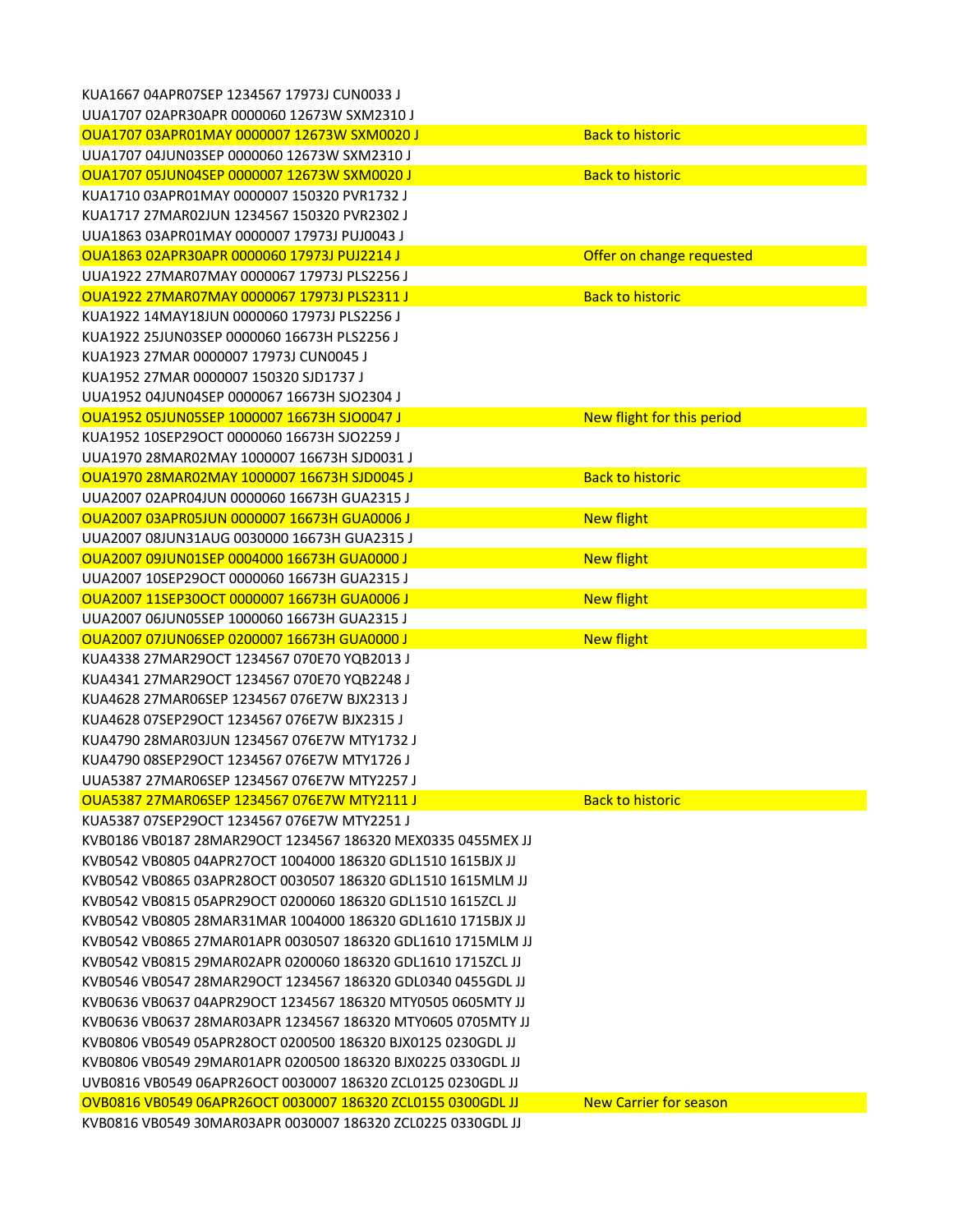| UVB0866 VB0549 04APR29OCT 1004060 186320 MLM0125 0230GDL JJ |                               |
|-------------------------------------------------------------|-------------------------------|
| OVB0866 VB0549 04APR29OCT 1004060 186320 MLM0140 0245GDL JJ | <b>New Carrier for season</b> |
| KVB0866 VB0549 28MAR02APR 1004060 186320 MLM0225 0330GDL JJ |                               |
| KWN001 WN2221 25APR29OCT 1234567 14373W BWI1715 1755BWI JJ  |                               |
| KWN002 WN342 25APR29OCT 1234567 14373W BNA2005 2050RSW JJ   |                               |
| KWN005 WN511 25APR29OCT 1234567 14373W DEN2115 2200BWI JJ   |                               |
| KWN110 WN1510 25APR29OCT 1234567 14373W BWI1430 1535CUN JJ  |                               |
| KWN122 WN223 07OCT29OCT 1234567 14373W MCO0100 0145BWLJJ    |                               |
| K WN125A 07OCT29OCT 1234567 14373W 1145DAL J                |                               |
| KWN133 WN744 25APR29OCT 1234567 14373W MCO1900 1945BNA JJ   |                               |
| KWN155 WN778 25APR29OCT 1234567 14373W LAS2015 2055TPA JJ   |                               |
| KWN157 28MAR25APR 1234560 14373W BWI0320 J                  |                               |
| KWN198 WN198 27MAR24APR 1234507 14373W BNA1630 1715DAL JJ   |                               |
| KWN232 WN327 25APR29OCT 1234567 14373W FLL1915 1955LAS JJ   |                               |
| KWN296 WN125 25APR29OCT 1234567 14373W BNA1255 1340DAL JJ   |                               |
| KWN312 WN312 27MAR24APR 1234507 14373W DAL1815 1900FLL JJ   |                               |
| UWN326 WN356 26APR29OCT 1234567 14373W DAL0105 0150DEN JJ   |                               |
| OWN326 WN356 26APR29OCT 1234567 14373W DAL0140 0225DEN JJ   | <b>New Carrier for season</b> |
| KWN379 WN379 27MAR24APR 1234507 14373W BNA2350 00301BWI JJ  |                               |
| KWN383 WN383 27MAR24APR 1234507 14373W DAL2210 2255BNA JJ   |                               |
| KWN412 WN712 06OCT29OCT 1234567 14373W TPA2110 2150BWI JJ   |                               |
| KWN442 WN442 02APR23APR 0000060 14373W TPA1255 1340DAL JJ   |                               |
| KWN444 07OCT29OCT 1234567 14373W FLL0420 J                  |                               |
| K WN456 07OCT29OCT 1234567 14373W 1230MCO J                 |                               |
| KWN528 WN1510 27MAR24APR 1234507 14373W BWI1430 1535CUN JJ  |                               |
| KWN541 WN1510 02APR23APR 0000060 14373W DAL1430 1535CUN JJ  |                               |
| K WN563 27MAR24APR 1234507 14373W 1100DEN J                 |                               |
| KWN609 WN127 25APR29OCT 1234567 14373W DAL2210 2255BNA JJ   |                               |
| KWN643 WN2279 25APR29OCT 1234567 14373W DAL1330 1415PHX JJ  |                               |
| UWN645 WN222 25APR29OCT 1234567 14373W DAL1815 1900FLL JJ   |                               |
| OWN645 WN222 25APR29OCT 1234567 14373W DAL1805 1850FLL JJ   | <b>New Carrier for season</b> |
| KWN693 WN693 27MAR24APR 1234507 14373W FLL1915 1955LAS JJ   |                               |
| UWN708 WN2122 12SEP29OCT 1234567 14373W DEN1925 2010DEN JJ  |                               |
| OWN708 WN2122 12SEP29OCT 1234567 14373W DEN2000 2045DEN JJ  | <b>New Carrier for season</b> |
| UWN708 WN2122 07SEP11SEP 1234567 14373W DEN1925 2010DEN JJ  |                               |
| OWN708 WN2122 07SEP11SEP 1234567 14373W DEN2000 2045DEN JJ  | <b>New Carrier for season</b> |
| UWN708 WN2122 30APR03SEP 0000060 14373W DEN1925 2010DEN JJ  |                               |
| OWN708 WN2122 30APR03SEP 0000060 14373W DEN2000 2045DEN JJ  | <b>New Carrier for season</b> |
|                                                             |                               |
| UWN708 WN2122 25APR06SEP 1234507 14373W DEN1925 2010DEN JJ  |                               |
| OWN708 WN2122 25APR06SEP 1234507 14373W DEN2000 2045DEN JJ  | <b>New Carrier for season</b> |
| KWN752 WN1981 25APR29OCT 1234567 14373W DEN1520 1605AUS JJ  |                               |
| KWN776 WN311 25APR29OCT 1234567 14373W TPA1800 1845MCO JJ   |                               |
| KWN788 WN1670 25APR29OCT 1234567 14373W BNA1630 1715DAL JJ  |                               |
| KWN812 WN812 27MAR24APR 1234507 14373W DAL1330 1415PHX JJ   |                               |
| UWN818 WN818 28MAR25APR 1234560 14373W DAL0105 0150DEN JJ   |                               |
| OWN818 WN818 28MAR25APR 1234560 14373W DAL0127 0212DEN JJ   | <b>New Carrier for season</b> |
| KWN825 WN2061 28MAR22APR 1234500 14373W DEN1925 2010DEN JJ  |                               |
| KWN844 WN844 27MAR24APR 1234507 14373W BNA2015 2055TPA JJ   |                               |
| KWN875 WN2267 27MAR24APR 1234507 14373W PHX2130 2215PHX JJ  |                               |
| KWN892 WN1481 27MAR24APR 1004507 14373W BWI1715 1755BWI JJ  |                               |
| KWN908 WN006 25APR29OCT 1234567 14373W RSW1750 1835DEN JJ   |                               |
| KWN917 WN003 25APR29OCT 1234567 14373W DEN1700 1740BNA JJ   |                               |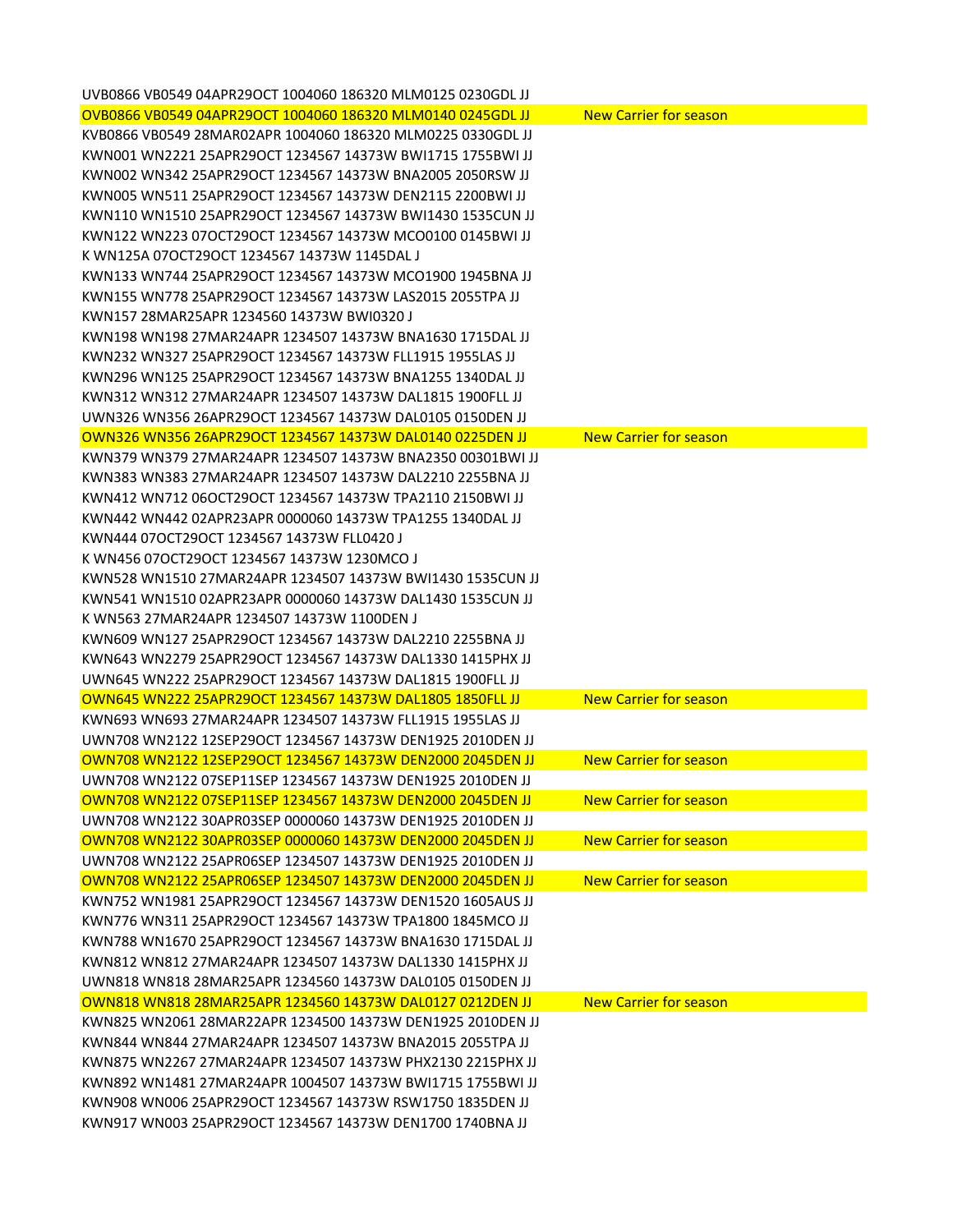| KWN975 WN2721 02APR23APR 0000060 14373W MCO1330 1415MCO JJ   |                               |
|--------------------------------------------------------------|-------------------------------|
| KWN993 WN995 27MAR24APR 1234507 14373W TPA1800 1845MCO JJ    |                               |
| KWN1186 WN1186 27MAR24APR 1234507 14373W DEN1700 1740BNA JJ  |                               |
| KWN1190 WN1990 27MAR24APR 1234507 14373W BNA1255 1340DAL JJ  |                               |
| KWN1238 WN1238 27MAR24APR 1234507 14373W RSW1750 1835DEN JJ  |                               |
| KWN1280 WN1280 27MAR24APR 1234507 14373W DEN1520 1605AUS JJ  |                               |
| KWN1280 WN4093 02APR23APR 0000060 14373W DEN1520 1605PHX JJ  |                               |
| KWN1282 26APR29OCT 1234567 14373W BWI0320 J                  |                               |
| UWN1438 WN341 02MAY24OCT 1000000 14373W AUS0040 0125DAL JJ   |                               |
| OWN1438 WN341 02MAY24OCT 1000000 14373W AUS0124 0209DAL JJ   | <b>New Carrier for season</b> |
| KWN1438 WN341 26APR29OCT 0234567 14373W AUS0040 0125DAL JJ   |                               |
| KWN1489 26APR29OCT 1234567 14373W DEN0335 J                  |                               |
| KWN1494 27MAR24APR 0000007 14373W DAL0320 J                  |                               |
| UWN1512 WN310 27MAR24APR 0000007 14373W CUN2250 00351AUS JJ  |                               |
| OWN1512 WN310 28MAR25APR 1000000 14373W CUN0000 0145AUS JJ   | <b>New Carrier for season</b> |
| UWN1512 WN3696 02APR23APR 0000060 14373W CUN2250 00351DAL JJ |                               |
| OWN1512 WN3696 03APR24APR 0000007 14373W CUN0000 0145DAL JJ  | <b>New Carrier for season</b> |
| KWN1512 WN101 25APR29OCT 1234567 14373W CUN2250 00351BWI JJ  |                               |
| KWN1512 WN310 28MAR22APR 1234500 14373W CUN2250 00351AUS II  |                               |
| KWN1548 WN1548 27MAR24APR 1234507 14373W DEN2115 2200BWI JJ  |                               |
| KWN1656 WN1658 25APR29OCT 1234567 14373W PHX2130 2215PHX JJ  |                               |
| K WN1669 25APR29OCT 1234567 14373W 1200BNA J                 |                               |
| UWN1685 WN1685 27MAR24APR 0000007 14373W BNA0040 0125PHX JJ  |                               |
| OWN1685 WN1685 27MAR24APR 0000007 14373W BNA0110 0155PHX JJ  | <b>New Carrier for season</b> |
| K WN1697 27MAR24APR 1234507 14373W 1200BNA J                 |                               |
| KWN1906 WN1906 27MAR24APR 1234507 14373W AUS1545 1630DEN JJ  |                               |
| KWN1941 WN1942 28MAR25APR 1234560 14373W BNA0040 0125DAL JJ  |                               |
| K WN1962 02APR23APR 0000060 14373W 1200BNA J                 |                               |
| KWN2075 28MAR25APR 1234560 14373W PHX0405 J                  |                               |
| K WN2093 27MAR24APR 1234567 14373W 1130BWLI                  |                               |
| KWN2277 WN2277 02APR23APR 0000060 14373W BWI1545 1630TPA JJ  |                               |
| KWN2323 27MAR25APR 1234567 14373W DEN0335 J                  |                               |
| UWN2399 WN231 30APR29OCT 0000060 14373W DEN2305 2350DEN JJ   |                               |
| OWN2399 WN231 01MAY30OCT 0000007 14373W DEN0000 0045DEN JJ   | <b>New Carrier for season</b> |
| UWN2399 WN231 01MAY23OCT 0000007 14373W DEN2305 2350DEN JJ   |                               |
| OWN2399 WN231 02MAY24OCT 1000000 14373W DEN0010 0055DEN JJ   | <b>New Carrier for season</b> |
| KWN2399 WN231 25APR28OCT 1234500 14373W DEN2305 2350DEN JJ   |                               |
| KWN2407 WN2407 27MAR24APR 1234507 14373W BWI2030 2110DAL JJ  |                               |
| KWN2597 WN2597 27MAR24APR 1234507 14373W LAS2005 2050RSW JJ  |                               |
| UWN2640 WN2641 27MAR24APR 0000007 14373W DEN2305 2350DEN JJ  |                               |
| OWN2640 WN2641 28MAR25APR 1000000 14373W DEN0000 0045DEN JJ  | <b>New Carrier for season</b> |
| KWN2640 WN2641 28MAR22APR 1234500 14373W DEN2305 2350DEN JJ  |                               |
| K WN2642 02APR23APR 0000060 14373W 1100DEN J                 |                               |
| KWN2775 WN2121 02APR23APR 0000060 14373W PHX1800 1845PHX JJ  |                               |
| UWN2797 WN2797 27MAR24APR 0000007 14373W MCO0105 0150DEN JJ  |                               |
| OWN2797 WN2797 27MAR24APR 0000007 14373W MCO0128 0213DEN JJ  | <b>New Carrier for season</b> |
| KWN2863 WN423 02APR23APR 0000060 14373W RSW1815 1900RSW JJ   |                               |
| KWN2943 WN124 25APR29OCT 1234567 14373W AUS1545 1630DEN JJ   |                               |
| KWN2947 WN2947 02APR23APR 0000060 14373W BNA1925 2010LAS JJ  |                               |
| UWN2977 WN920 25APR29OCT 1234567 14373W BWI2030 2110DAL JJ   |                               |
| OWN2977 WN920 25APR29OCT 1234567 14373W BWI2100 2140DAL JJ   | <b>New Carrier for season</b> |
| KWN3102 WN3102 02APR23APR 0000060 14373W BWI2350 00301MCO JJ |                               |